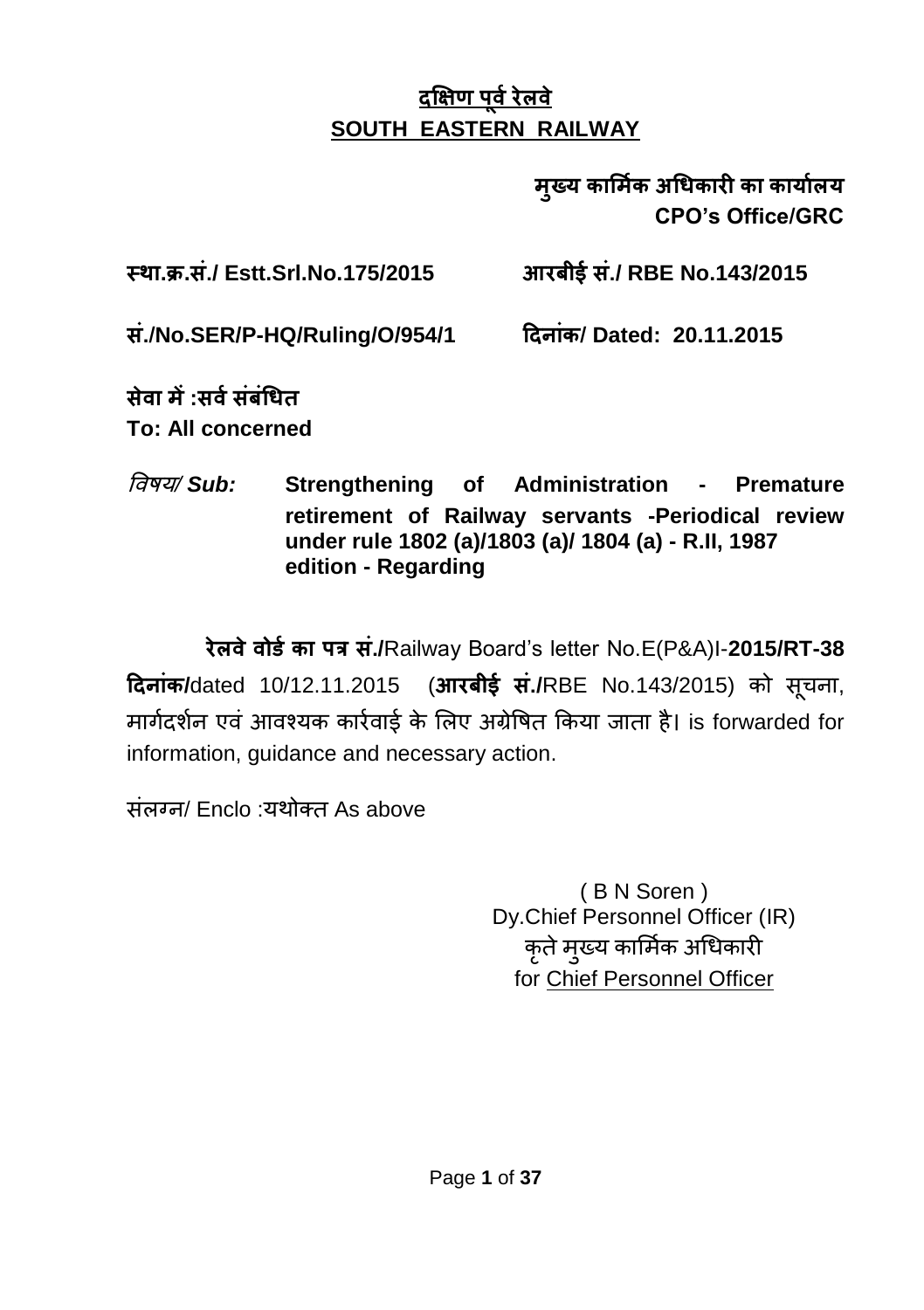रेऱिे िोर्ग का ऩत्र सं*./Railway Board's letter No.E(P&A)I-2015/RT-38* ददनांक*/dated 10/12.11.2015 (*आरबीई सं*./RBE No.143/2015)* **ननम्नानुसार है/** is as under :-

# विषय*/ Sub:* **Strengthening of Administration - Premature retirement of Railway servants -Periodical review under rule 1802 (a)/1803 (a)/ 1804 (a) - R.II, 1987 edition - Regarding**

DOP&T vide their OM No. 25013/1/2013-Estt (A) dated 21.03.2014 and 25013/01/2013-Estt.A-IV dated 11.09.2015 have reiterated the instructions on Compulsory Retirement under FR 56(j), 56(l) or Rule 48(1) (b) of CCS (Pension) Rules, 1972 with a view to improve efficiency and strengthening of the administrative machinery at all levels. They have asked to follow these instructions strictly and to review the performance of Govt. servants periodically with a view to ascertain whether the Government servant should be retained in service or retired from service in the public interest. Provisions in this regard are contained in FR 56(j), 56(l) or Rule 48(1) (b) of CCS (Pension) Rules, 1972. The corresponding rules in railways are Rule 1802 (a)/1803 (a)/ 1804 (a) of IREC, Vol-II, 1987 edition.

2. DOP&T has also drawn attention to the observation made by Hon'b|e Supreme Court in State of Gujarat Vs Umedbhai M. Patel, 2001 (3) SCC 314, which are as follows:

- (i) Whenever the services of a public servant are no longer useful to the general administration, the officer can be compulsorily retired for the sake of publicinterest.
- (ii) Ordinarily, the order of compulsory retirement is not to be treated as a punishment coming under Article 311 of the Constitution.
- (iii) "For better administration, .it is necessary to chop off dead wood, but the order of compulsorily retirement can be passed after having due regard to the entire service record of the officers."
- (iv) Any adverse entries made in the confidential record shall be taken note of and be given due weightage in passing such order.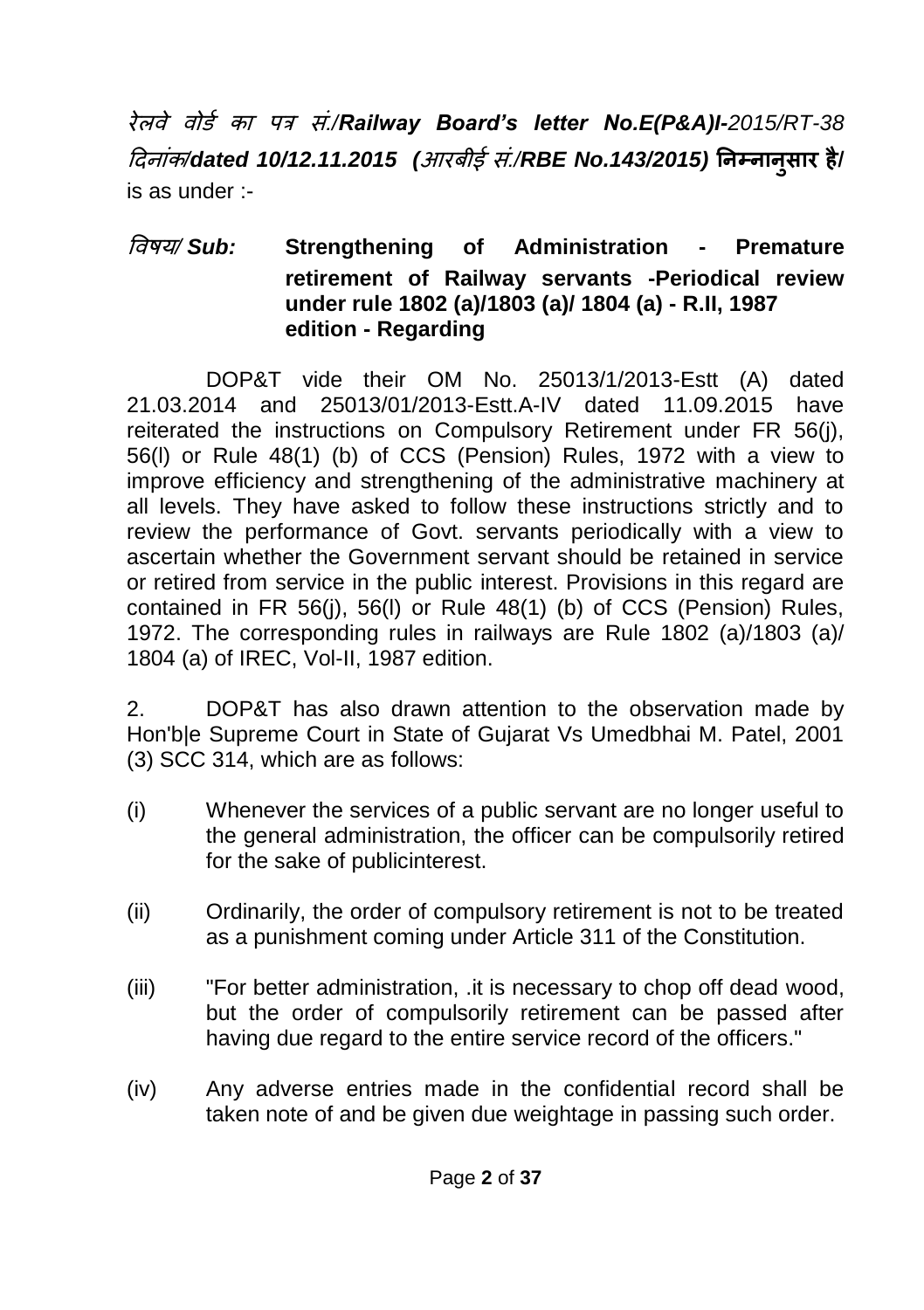- (v) Even un-communicated entries in the confidential record can also be taken into consideration.
- (vi) The order of compulsory retirement shall not be passed as a short cut to avoid Departmental enquiry when such course is more desirable.
- (vii) If the officer was given ga promotion despite adverse entries made in the confidential record, that is a fact in favour of the officer,
- (viii) Compulsory retirement shall not be imposed as a punitive measure.

3. In order to ensure that the power, conferred on the authorities empowered to retire a railway employee prematurely is exercised fairly and impartially and not arbitrarily, consolidated instructions relating to premature retirement of railway servants with a view to strengthening of administration were issued under the Board's letter No. E(P&A)I-77/RT-53 dated 15.11.1979. These guidelines have, however, not been adequately followed by the Appointing Authorities. With the Governments commitment to provide clean administration, it is essential that the power for premature retirement in public interest is availed of to weed out all those employees whose integrity is doubtful, with due regard to the appropriate procedure laid down for action for premature retirement.

4. The entire service records should be considered in every review. Here Service record will take in all relevant records viz. ACR/APAR dossier along with personal file of the officer containing valuable material. Similarly, the work and performance of the officer could also be assessed by looking into files dealt with by him or in any papers or reports prepared and submitted by him. All these data along with a comprehensive ,brief should be prepared for consideration by the Review Committee. Even uncommunicated remarks in the ACRs/APARs may be taken into consideration also. In case of those officers who have been promoted during the last five years, the previous entries in the ACRs may be taken into account if the officer was promoted on the basis of seniority cum fitness, and not on the basis of merit.

5. As far as integrity is considered, the following observations of the Hon'ble Supreme Court, while upholding compulsory retirement in the case of S. Ramachandra Raju Vs State of Orissa, may be kept in view:-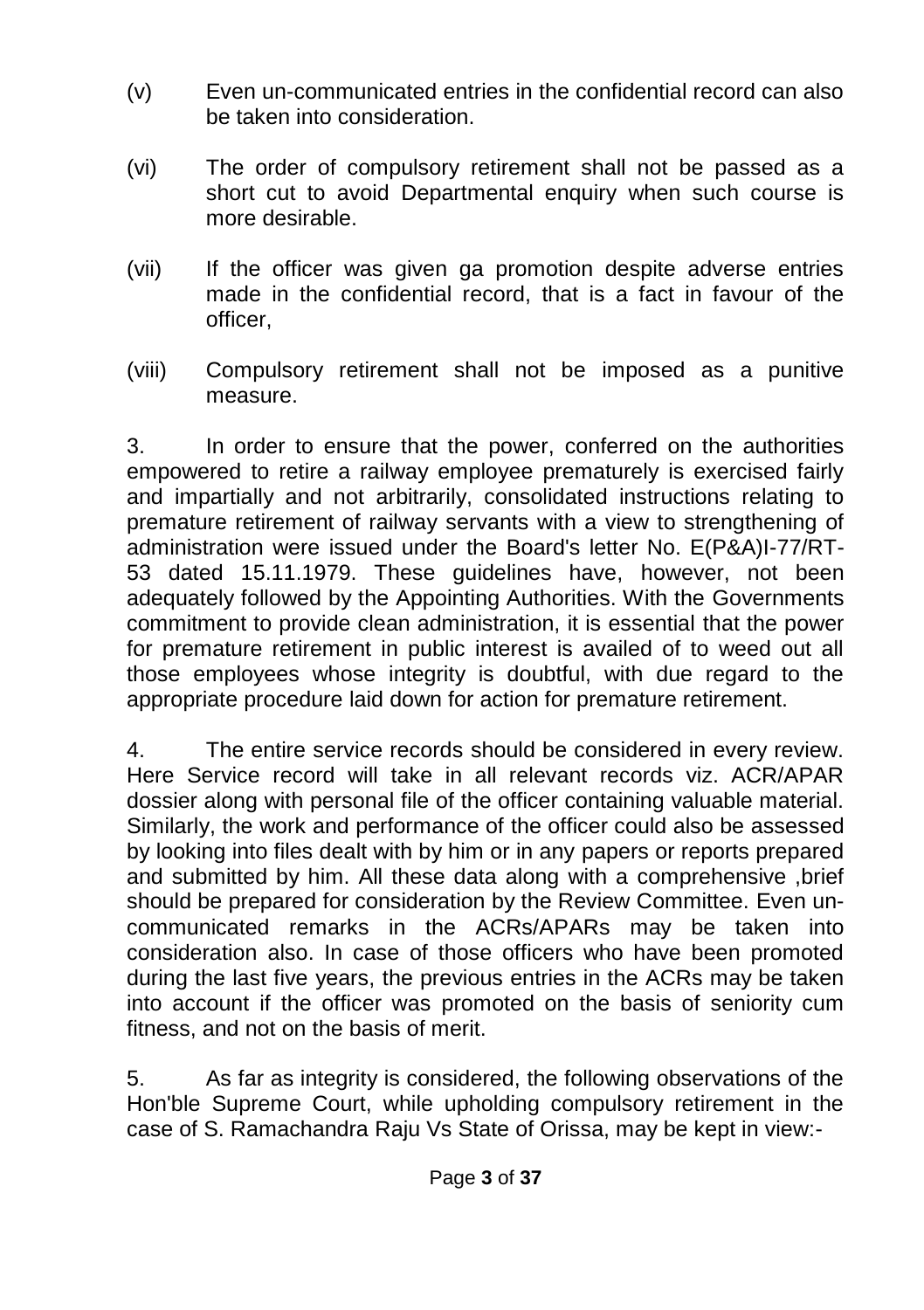"The officer would live by reputation built around him. In an appropriate case, there may not be sufficient evidence to take punitive disciplinary action of removal from service. But his conduct and reputation is such that his continuance in services would be a menace to public service and injurious to public interest."

Thus while considering integrity of an employee, actions or decisions taken by the employee which do not appear to be above board, complaints received against him, or suspicious property transactions, for which there may not be sufficient evidence to initiate departmental proceedings, may be taken into account. Judgment of the Apex Court in the case of Shri l<. Kandaswamy, I.P.S (TN:1966) in l<. Kandaswamy vs Union Of India dl Anr, 1996 AIR 277, 1995 SCC (6) 162 is relevant here. There were persistent reports of Shri Kandaswamy acquiring large assets and of his getting money from his subordinates. He also indulged in property transactions which gave rise to suspicion about his bonafides. The Hon'ble Supreme Court upheld his compulsory retirement under provisions of the relevant Rules.

6. Similarly, reports of conduct unbecoming of a Government servant may also form basis for compulsory retirement. As per the llon'b|e Supreme Court in State of U.P And Others vs Vijay Kumar Jain, Appeal (Civil) 2083 of 2002 :-

> "If conduct of a government employee becomes unbecoming to the public interest or obstructs the efficiency in public services, the government has an absolute right to compulsorily retire such an employee in public interest."

7. Further, CVO in the case of gazetted officers, or his representative in the case of non-gazetted officers, will be associated in case of record reflecting adversely on the integrity of any employee.

8. In addition to above, internal committees may be constituted to assist the Review Committees in reviewing the cases. These Committees will ensure that the service record of the employees being reviewed, along with a summary bringing out all relevant information, is submitted to the Cadre Authorities at least three months before the due date of review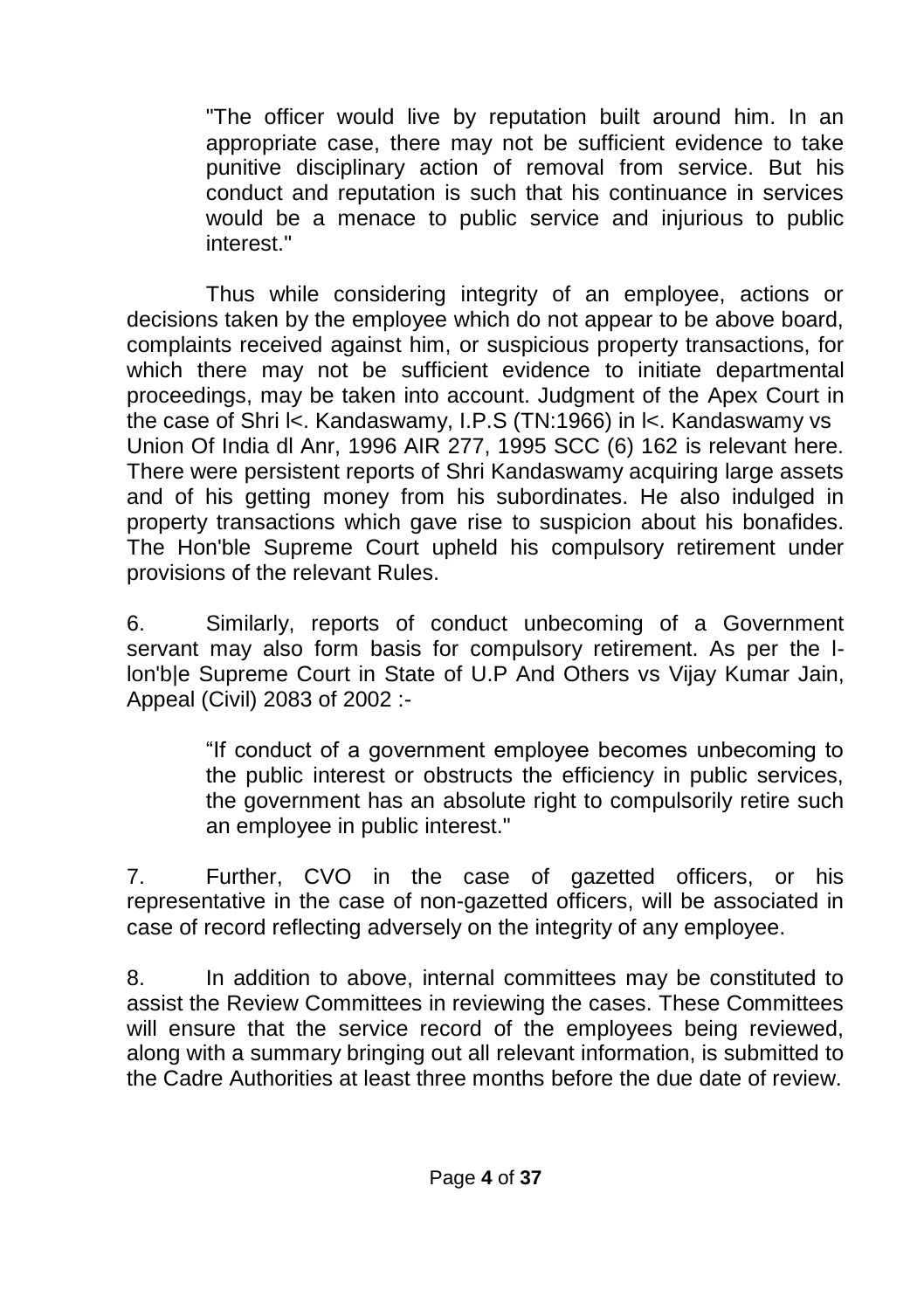9. In view of DOP&T"s present guidelines, the Board's letters No. E(P&A)I-77/RT-53 dated 15.11.1979 and E(P&A)I-87/RT-4 dated 17.10.89 containing the provisions on Premature Retirement under Rule 1802 (a)/1803(a)/1804(a) - IREC, Vol-II, 1987 edition are enclosed for guidance. In addition to this, instructions issued by Board from time to time on the subject may also be linked while deciding such matters. Further, all Zonal railways are requested to follow the above instructions and periodically review the cases of railway servants as required under Rule 1802 (a)/1803(a)/1804(a) - IREC, Vol. II, 1987 edition. The quarterly data in enclosed proforma in respect of reviewing the cases of retirement under the aforesaid provisions during the period from 01.04.2014 to 31.03.2015 may be furnished immediately.

10. As per the latest guidelines of DOP&T's OM dated 21.03.2014, para II 3 (c) & (d) of the Board's enclosed letter dated 15.11.1979 should be read as under:

"(c) While the entire service record of an officer should be considered at the time of review, no employee should ordinarily be retired on grounds of ineffectiveness if his/her service during the preceding 5 years or where he/she has been promoted to a higher post during that 5 year period, his/her service in the highest post, has been found satisfactory.

Consideration is ordinarily to be confined to the preceding 5 years or to the period in the higher post in case of promotion within the period of 5 years, if compulsory retirement is sought to be made on grounds of ineffectiveness. There is no such stipulation, however where the employees is to be retired on grounds of doubtful integrity."

"(d) No employee should ordinarily be retired on ground of ineffectiveness, if, in any event, he/she would be retiring on superannuation within a period of one year from the date of consideration of his/her case.

Ordinarily no employee should be retired on grounds of ineffectiveness if he is retiring on superannuation within a period of one year from the date of consideration of the case. It is clarified that in a case where there is a sudden and steep fall in the competence, efficiency or effectiveness of an officer, it would be open to review his case for premature retirement.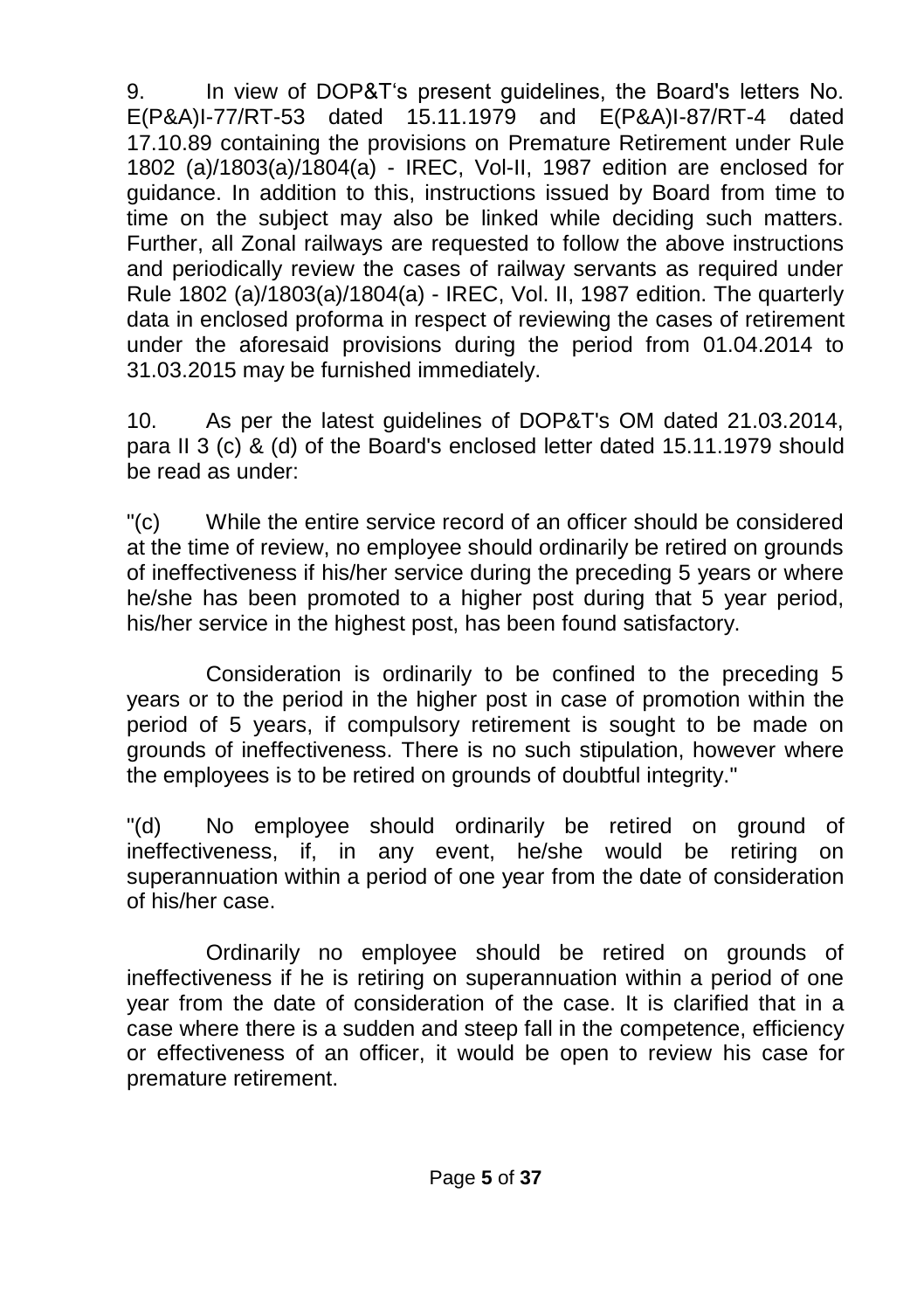The above instruction is relevant only when an employee is proposed to be retired on the ground of ineffectiveness, but not on the ground of doubtful integrity. The damage to public interest could be marginal if an old employee, in the last year of service, is found ineffective; but the damage may be incalculable if he is found to be corrupt and demands or obtains illegal gratification during the said period for the tasks he is duty bound to perform."

11. The first sentence of para 4 of Board's letter dated 15.11.1979 should be added as under:

"The Supreme Court had not only upheld the validity of FR 56(j) but also held that no show-cause notice need be issued to any Government servant before a notice of retirement is issued to him under the aforesaid provisions."

# **Copy of Railway Board's letter No. E(P&A)I-77/RT-53 dated 15.11.1979.**

Sub:- Strengthening of Administration - Premature retirement of Railway servants -Issue of consolidated instructions regarding.

With a view to improving efficiency and strengthening administrative machinery at all levels, Government have the absolute powers under Rule 2046 - R.II and para 2(2) of Section I of Railway Ministry" letter No. E. 48-CPC/208 dated 8.7.50 incorporated as para 620 of the Manual of Railway Pension Rules to retire a railway employee in the public interest, before his/her normal date of retirement, on attaining a specified age or on completing a specific length of service. However, in order to ensure that the power, conferred on the authorities empowered to retire a railway employee prematurely is exercised fairly and impartially and not arbitrarily, instructions have been issued from time to time laying down the criteria and procedure to be followed before a railway employee is retired prematurely. Further, a detailed procedure has also been laid down for consideration of representations from Railway employees who are served with the order or notice of premature retirement. As the various instructions have been issued over a period of time, they have now been consolidated in the succeeding paragraphs of this letter for the information and guidance of all the authorities concerned. However, in case of any doubt, relevant original orders may please be referred to.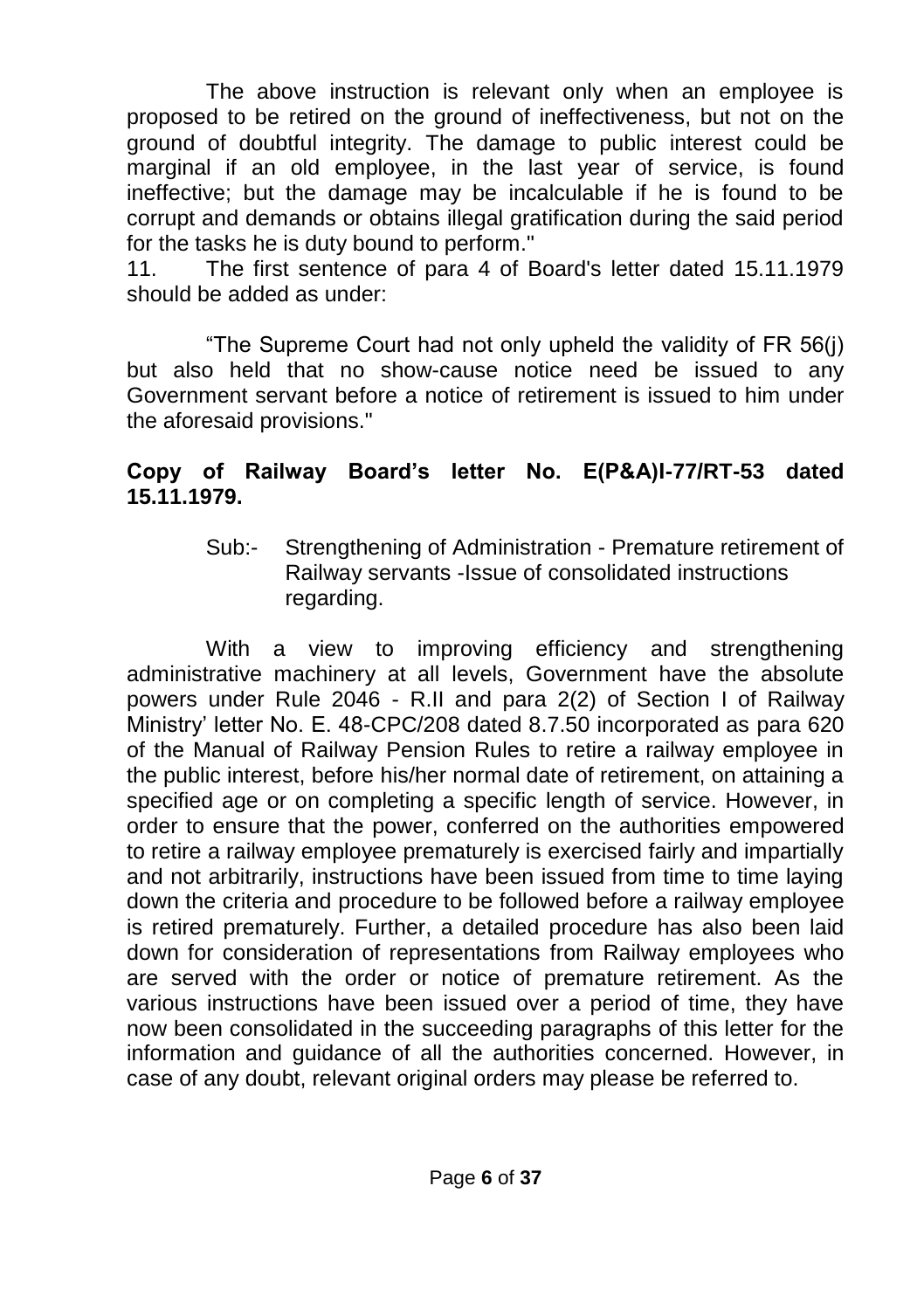# I. **Rule Position**

(1) In accordance with the provisions of Rule 2046(h) - R.II, the appropriate authority has the absolute right to retire, if it is necessary to do so in public interest, any railway employee as follows:-

(i) If he/she is in Group A or B service or post and has entered Railway service before attaining the age of 35 years, after he/she has attained the age of 50 years;

(ii) In any other case, after he/she has attained the age of 55 years;

In other words, a railway servant belonging to Group A or B, who has entered railway service after attaining the age of 35 years, and railway servants belonging to Group C can be prematurely retired after they have attained the age of 55 years.

(iii) Cases of Class-IV Railway servants are not at all to be reviewed under the provisions of Rule 2046 R.II as already clarified vide item (v) of Railway Board"s confidential letter No.PC-68/RT/5-l dated 27.11.69 and reiterated further vide Shri D. B. Vohra"s confidential letter No. E(P&A)I-76/RT-38 dated 24.07.l976. This will however, be without prejudice to the review under the Pension Rules in respect of pensionable class IV Railway servants after they have completed 30 years" qualifying service for pension.

(2) In addition, a Railway servant in Group C post, who is not governed by any pension rules, can also be retired after he has completed 30 years service, under Rule 2046 (k).

(3) Provisions also exists in para 2(2) of section I of Railway Ministry"s letter' No. E.48-CPC/208 dated 08.07.50 as amended under Board"s letter No. F(E)III 69 PN-I/15 dated 27.8.69 incorporated as para 620 of the Manual of Railway Pension Rules, 1950, for the retirement of a railway servant by giving him three months notice, if it is necessary to do so in public interest, after he has completed 30 years of qualifying service for pension. In other words, a railway employee can be prematurely retired, irrespective of the age at the appropriate time, after he has completed 30 years of qualifying service, as explained above.

(4) Provisions exist in the relevant rules which confer reciprocal right on railway employee to seek voluntary retirement after he/she has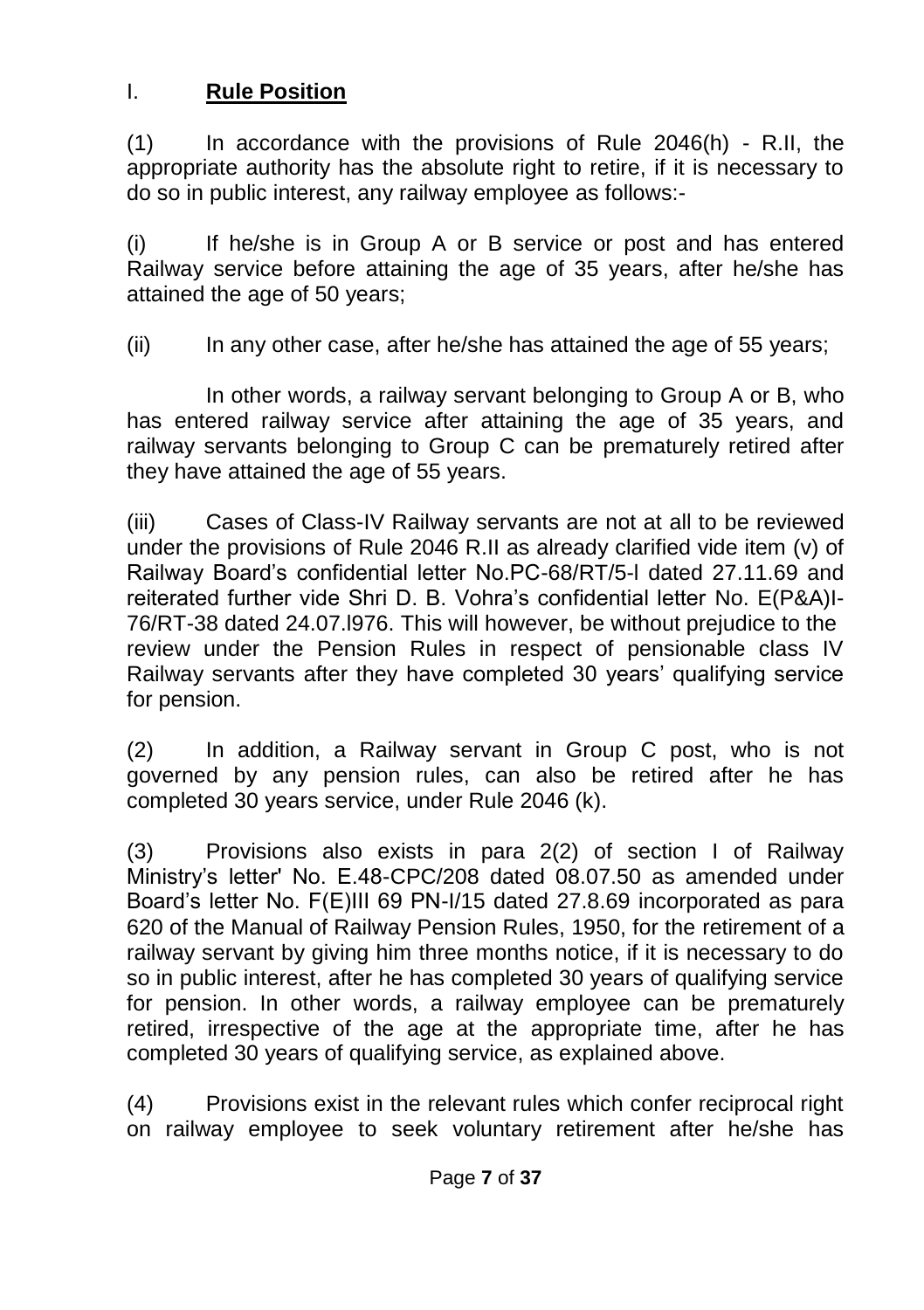attained the age of 50/55 years or has completed 30 years of service, as the case may be.

# II. **Criteria, Procedure and Guidelines**.

In order to ensure that the powers vested in the appropriate authority are exercised fairly and impartially and not arbitrarily, it has been decided to lay down the procedures and guidelines for reviewing the cases of railway employees covered under the aforesaid rules as mentioned below:

(1) The cases of Railway servants covered under Rule 2046(h)  $\sim$  R.II or Rule 2046(k) - R.II or para 2(2) of Section I of Railway Ministry" letter No. E. 48-CPC/208 dated 8.7.50 as amended under Board"s letter No. F(E)III 69 PN-I/15 dated 27.8.69 incorporated as para 620 of the Manual of Railway Pension Rules, 1950 should be reviewed six months before any railway employee attains the age of 50/55 years or on completion of 30 years of service/30 years of qualifying service, whichever occurs earlier.

(2) Committee shall be constituted for each( Department on each Zonal Railway administration as shown in Annexure-I to which all such cases shall be referred for recommendation as to whether the officer concerned should be retired from service in the public interest or whether he/she should be retained in service.

(3) The criteria to be followed by the Committee in making their recommendations would be as follows:-

- (a) An officer whose integrity is doubtful will be retired.
- (b) Officers who are found to be ineffective will also be retired. The basic consideration in identifying such officer should be the fitness/competence of the employee to continue in the post which he/she is holding. If he is not found fit to continue in his present post, his/her fitness/competence to continue in the lower post, from where he had been previously promoted, should be considered.
- (c) While the entire service record of an officer should be considered at the time of review, no officer should ordinarily be retired on grotmds of ineffectiveness if his/her service during the preceding 5 years or where he/she has been promoted to a higher post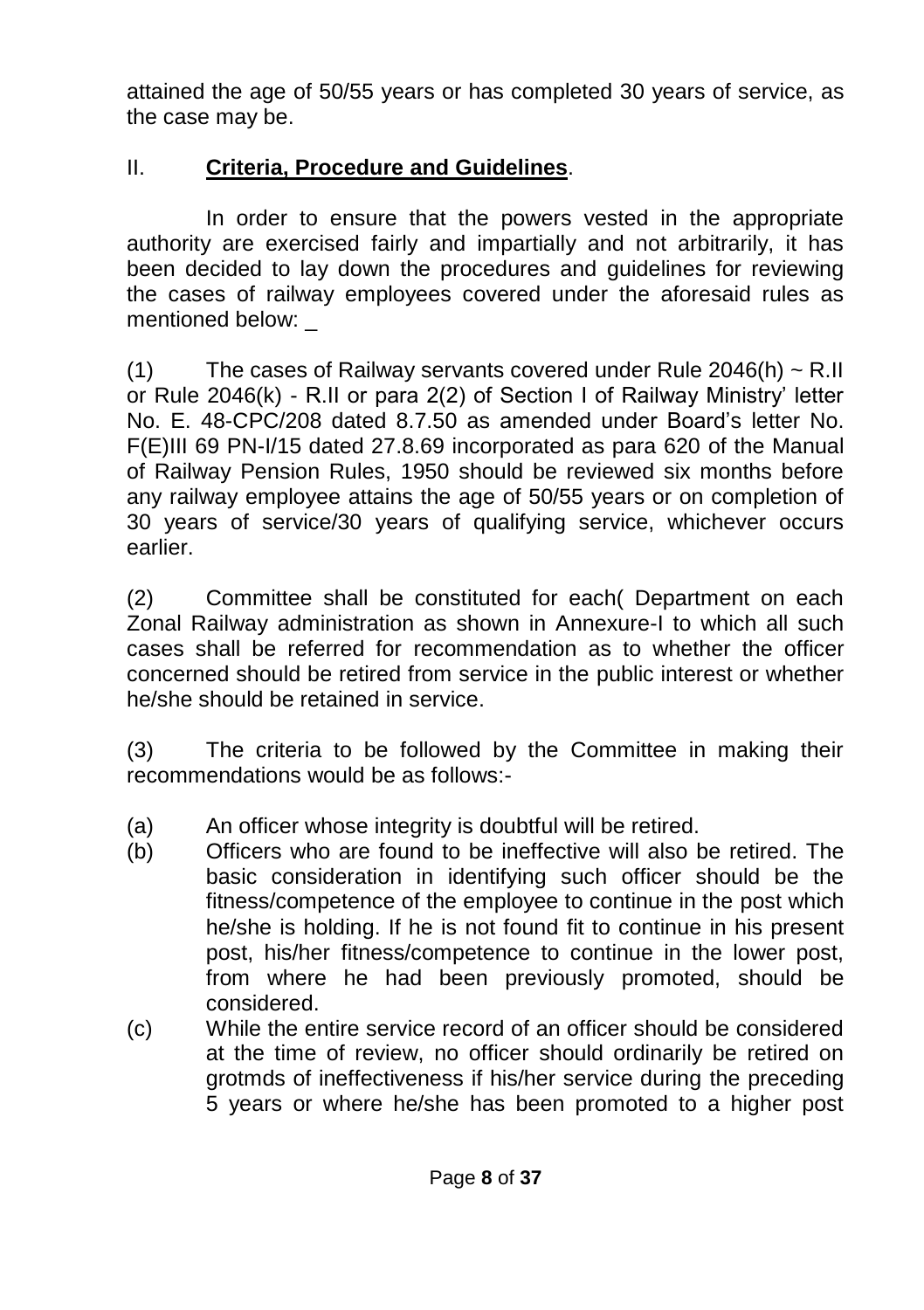during that 5 year period, his/her service in the highest post, has been found satisfactory.

(d) No officer should ordinarily be retired on ground of ineffectiveness, if; in any event, he/she would be retiring on superannuation within a period of one year from the date of consideration of his/her case.

(4) The appropriate authority shall take further action on the recommendations of the committee. In every case where it is proposed to retire a railway servant in exercise of the powers conferred by the said rules(s), the appropriate authority should record in the file that it has formed its opinion that it is necessary to retire the railway servant in pursuance of the aforesaid rule(s) in the public interest. In the case of Union of India Vs J. N. Sinha, the Supreme Court had observed that "the appropriate authority should bonafide form an opinion that it is in public interest to retire the officer in exercise of the powers conferred by that provision and this decision should not be an arbitrary decision or should not be based on collateral grounds."

- (5) The rule relating to premature retirement should not be used:-
- (a) to retire a railway servant on grounds of specific acts of misconduct, as a short-out to initiating formal disciplinary proceedings; or
- (b) for reduction of surplus staff or as a measure of effecting general economy without following the rules and instructions relating to retrenchment.

(6) Once a decision has been taken by the appropriate authority to retain a railway employee beyond the age of 50 years ip the case of employee referred to in Rule 2046 (h)-(i)-R.II or beyond the age of 55 years in the case of others or beyond the date of completion of 30 years service under Rule 2046 (k) or 30 years of qualifying service for pension under para 2(2) of Section I of Railway Ministry"s letter No. E.48-CPC/208 dated 8.7.50 as amended under Board"s letter No. F(E)III 69 PN-I/15 dt. 27.8.69 incorporated as para 620 of Manual of Railway Pension Rules, 1950, he would ordinarily continue in service till he attains the age of retirement. If; however, the "appropriate authority" considers at any time after a review aforesaid that the retention of the railway employee will not be in the public interest, that authority may take necessary action to retire the officer by following the procedure laid down in this letter.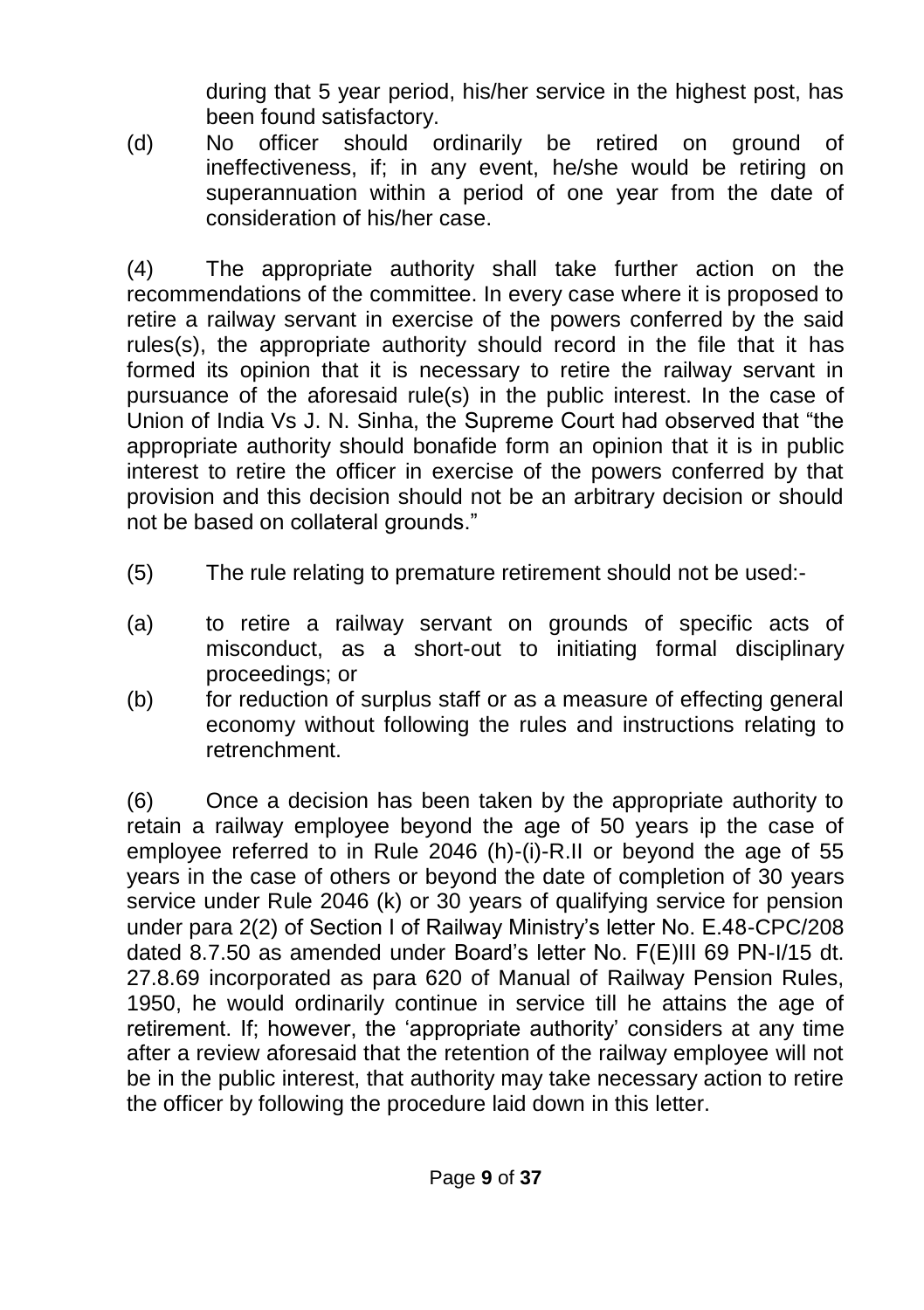(7) When the appropriate authority has come to the conclusion that a railway employee may be prematurely retired, the three months notice, referred to in Rule 2046-(li)-R.II and Rule 2046(k)-R.II may be given before the railway servant attains the specified age or has completed 30 years of service, as the case may be. But, the retirement should take place after the railway servant has attained the relevant age or has completed 30 years of service as the case may be. In this connection, attention is invited to Note 2 under Rule 2046-R.II. Accordingly, a notice even longer than three months or before the railway servant attains the age of 50/55 years/completes 30 years service could be given; but the date Horn which he is required to retire as specified in the notice should not be before he attains the age of 50/55 years, or completes 30 years service, as the case may be. Similarly, in cases of retirement under para 2(2) or Section-I of Railway Ministry"s letter No. E.48-CPC/208 dated 8.7.50 as amended under Board"s letter No. F(E)III 69 PN-I/15 dt. 27.8.69 while the notice of such retirement could be given before the railway servant actually completes 30 years of service qualifying for pension, the date of expiry of the notice on which the railway servant's retirement would be effective should be one falling on or alter the date of l1is completing 30 years of service, qualifying for pension. Orders requiring a railway employee to retire after completing 30 years qualifying service should, as a rule, not be issued until after the fact that the railway employee has indeed completed, or would be completing on the date of retirement qualifying service of 30 years, has been verified. in consultation with the Account Officer concerned.

(8) While computing the notice period of "not less than three months" referred to in Clauses (h), (i) or (o) or (1) of Rule 2046-R.H or in para 2(2) of Section I of Railway Ministry"s letter No. E-48-CPC/208 dated 8.7. 50 as amended under Board"s letter No. F(E)III 69 PN-I/ 15 dt. 27.8.69, the date of service of the notice and the date of its expiry shall be excluded. The date of premature retirement of a railway servant should be on the forenoon of the day (which should be treated as a non-working day) following the day of expiry of the notice.

(9) The notice of retirement served on a railway employee in pursuance of the aforesaid rules will be as in the forms set out in Annexure-III. While Forms I and II may be used to serve the notice of retirement in a case where a railway employee has already attained the age of 50/55 years or completed 30 years of qualifying service/ 30 years of service, as the case may be, Forms III or IV may be used in a case where it is decided to serve the notice of retirement before a railway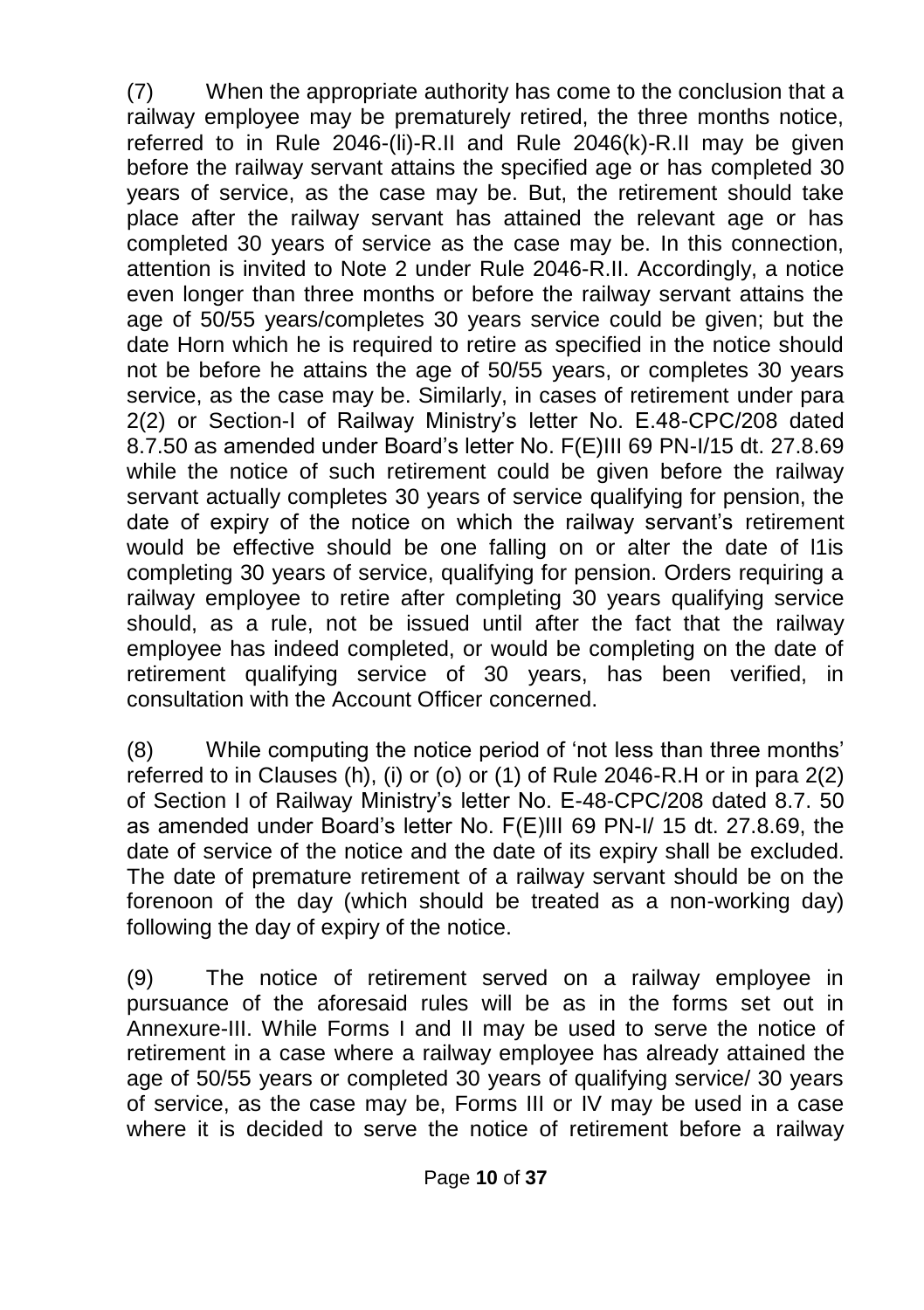employee actually attains 'the age of 50/55 years or completes 30 years of qualifying service/30 years of service, as the case may be. The proforma for ordering retirement in the public interest forthwith under Rule 2046(h)-R.II or Rule 2046(k)-R.II or in terms of para 2(2) of Section I of Railway Ministry"s letter No. E-48-CPC/208 dated 8.7. 50 as amended under Board"s letter No. F(E)III 69 PN-I/15 dt. 27.8.69 where it is decided to dispense with the three months notice, will be as in Forms V and VI.

(10) In a case where a railway employee refuses to accept his/her service of notice of retirement or order of retirement along with cheque/cash equivalent to three months pay and allowances, it should be ensured that the "refusal" of the railway employee is witnesses by two gazetted officers. In such a case, a copy of the notice/order of retirement may be sent under registered post with acknowledgement due to the individual concerned at the last officially known address, with a covering letter, stating that the original notice/order of retirement was taken by such and such for delivery to him/her on such and such date and that he/she refused to accept the same and in the said circumstances, its copy is being sent by registered post for his/her record. In such a case, the date of effect of the notice of retirement/order of retirement would be from the forenoon of the date following the date of refusal by the individual (witnesses by two gazetted officers). Where the person concerned has refused to accept the cheque/cash equivalent to three months pay and allowances, the same procedure that is followed in case where a railway employee has failed to accept his/her dues from railway may be followed, in so far as its disbursement is concerned.

# III **Procedure for consideration of Representations** :

(1) A railway employee who has been served with a notice/order of premature retirement under the provisions mentioned above, may submit a representation within three weeks from the date of service or such notice/order.

(2) On receipt of a representation, the administration should examine the same to see whether it contains any new facts or any aspect of a fact already known but which was not taken into account at the time of issue of notice/order of premature retirement. This examination should be completed within two weeks from the date of receipt of the representation. After such examination, the case should be placed before the appropriate Committee for consideration. The composition of the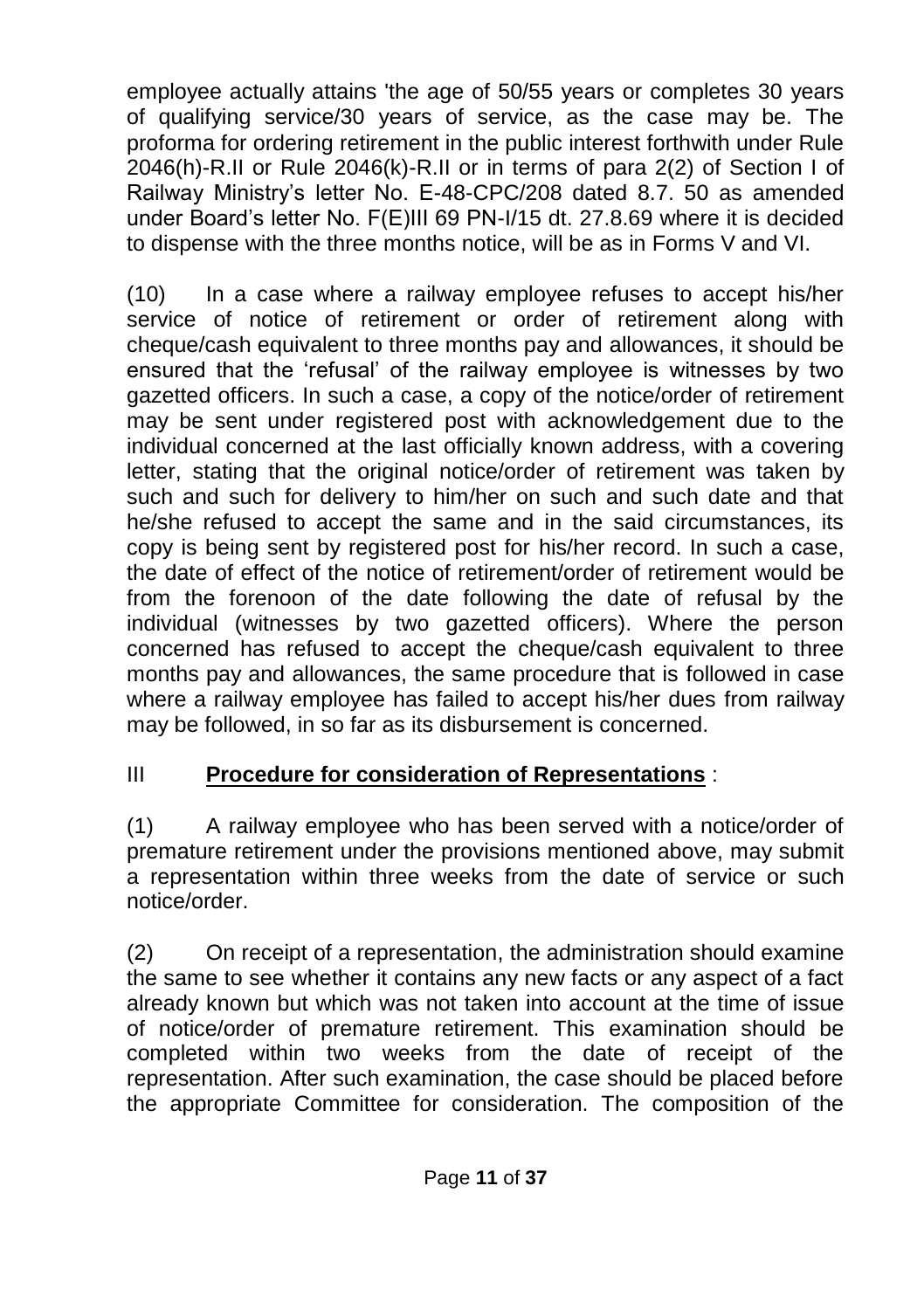Committee for the purpose of considering the representations against premature retirement shall be as indicated in Annexure-II.

(3) The Committee considering the representation shall make its recommendations on the representation within two weeks from the date of receipt of the reference from the administrative authorities concerned. The authority which is empowered to pass final orders on the representation should pass its orders within two weeks from the date of receipt of the recommendations of the Committee on the representation provided that approval of Ministry of Railways will be necessary before passing final orders in cases where the appropriate authority purposes to reject the representation/appeal against the premature retirement.

(4) If, in any case, it is decided to reinstate a prematurely retired railway employee in service after considering his representation in accordance with these instructions, the period intervening between the date of premature retirement and the date of reinstatement as duty, or as leave or as dies-non as the case may be, taking into account the merits of each case.

(5) Where the review representation Committee records a definitive finding that the premature retirement of the railway servant was on account of political or personal victimization, the intervening period should be treated as duty with full pay and allowances. In other case, it would not be appropriate to treat the period 'during which the employee had not worked, on duty and allow him the duty pay for the same. In such' cases, the period may hitherto be treated as leave due and admissible or dies-on, as the authority ordering reinstatement may decide. .

(6) In the cases of employees who had been prematurely retired on grounds of inefficiency and by the time the Committee to consider the representations against such premature retirement came to the conclusion that premature retirement was unjustified, the date of superannuation of the employee has already arrived or had passed, it has been decided that the authorities empowered to pass final orders may at their discretion reinstate the superannuated railway servants notionally with effect from the date of compulsory retirement and treat the period upto the date of superannuation, as duty, leave or dies-non as may be considered appropriate by the competent authority.

(7) Representations from railway employees who have been served with a notice/order of premature retirement, but have obtained stay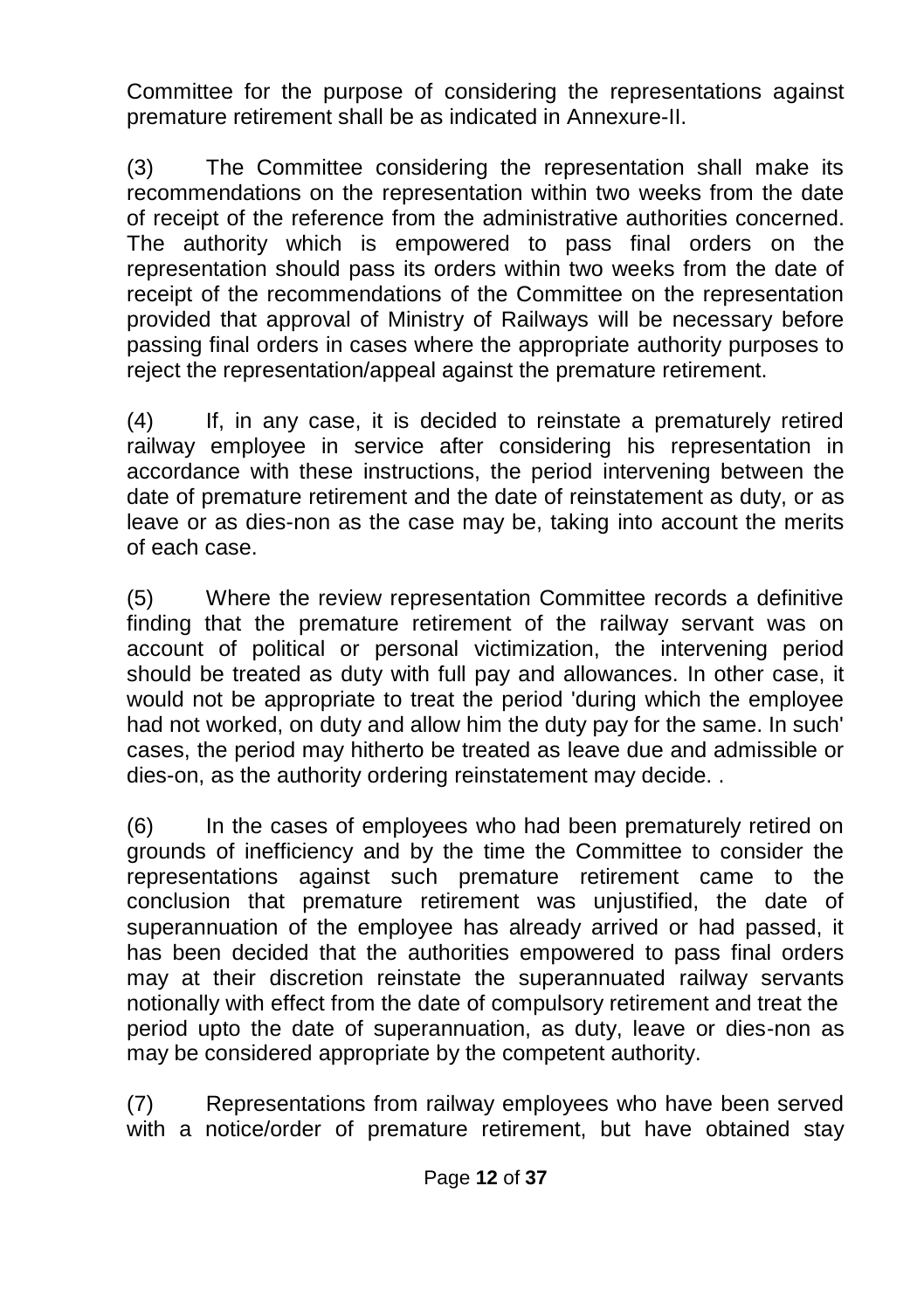order(s) from a court against the order/notice of premature retirement, need not be considered by the administration, nor sent up to the Committee until the disposal of the court case. Thereafter, the cases may be examined as outlined above, also taking into account any material of a substantive nature that may feature in the court's judgment.

(8) As and when representations are received from affected employees against the orders of premature retirement relating to the period of emergency or on receipt of a fresh representation against the premature retirement had' already been considered by the appropriate committee and rejected, they should be examined by the appropriate "Representation" committees which shall take special care to see that:-

- (a) Over-rigorous standards were not applied at the time of original review in the matter of judging ineffectiveness of the employee on account of a mistaken sense of over-zealousness;and
- (b) Premature retirement was not resorted to as a means of political or personal victimization.

(9) It should be ensured that review of cases of the employees prematurely retired during the emergency is conducted by a Committee of Officers of appropriate status unconnected with the original decision to retire the employee prematurely.

# IV. **Time Schedule for Review**

In order to ensure that the review is undertaken regularly and in due time, Railway Administrations are requested to maintain a suitable register (or registers) of employees under their control or who belong to cadres/services controlled by them, who are due to attain the age of 50/55 years or complete 30 years of service, as the case may be, and also to instruct their subordinate offices to take similar action. This register should be scrutinized at the beginning of every quarter by a Senior Officer in the Administration and in Subordinate offices, and the review undertaken according to the following schedule:

| SI.<br>No. | Quarter in which review<br>is to be made | Cases of employees who will<br>be<br>attaining the age of 50/55 years or will<br>be completing 30 years of service or 30<br>years of service qualifying the pension,<br>as the case may be, in the quarter |
|------------|------------------------------------------|------------------------------------------------------------------------------------------------------------------------------------------------------------------------------------------------------------|
| 1.         | January to March                         | July to September of the same year                                                                                                                                                                         |
| 2.         | April to June                            | October to December of the same year                                                                                                                                                                       |
| 3.         | July to September                        | January to March of the next year                                                                                                                                                                          |
| 4.         | October to December                      | April to June of the next year                                                                                                                                                                             |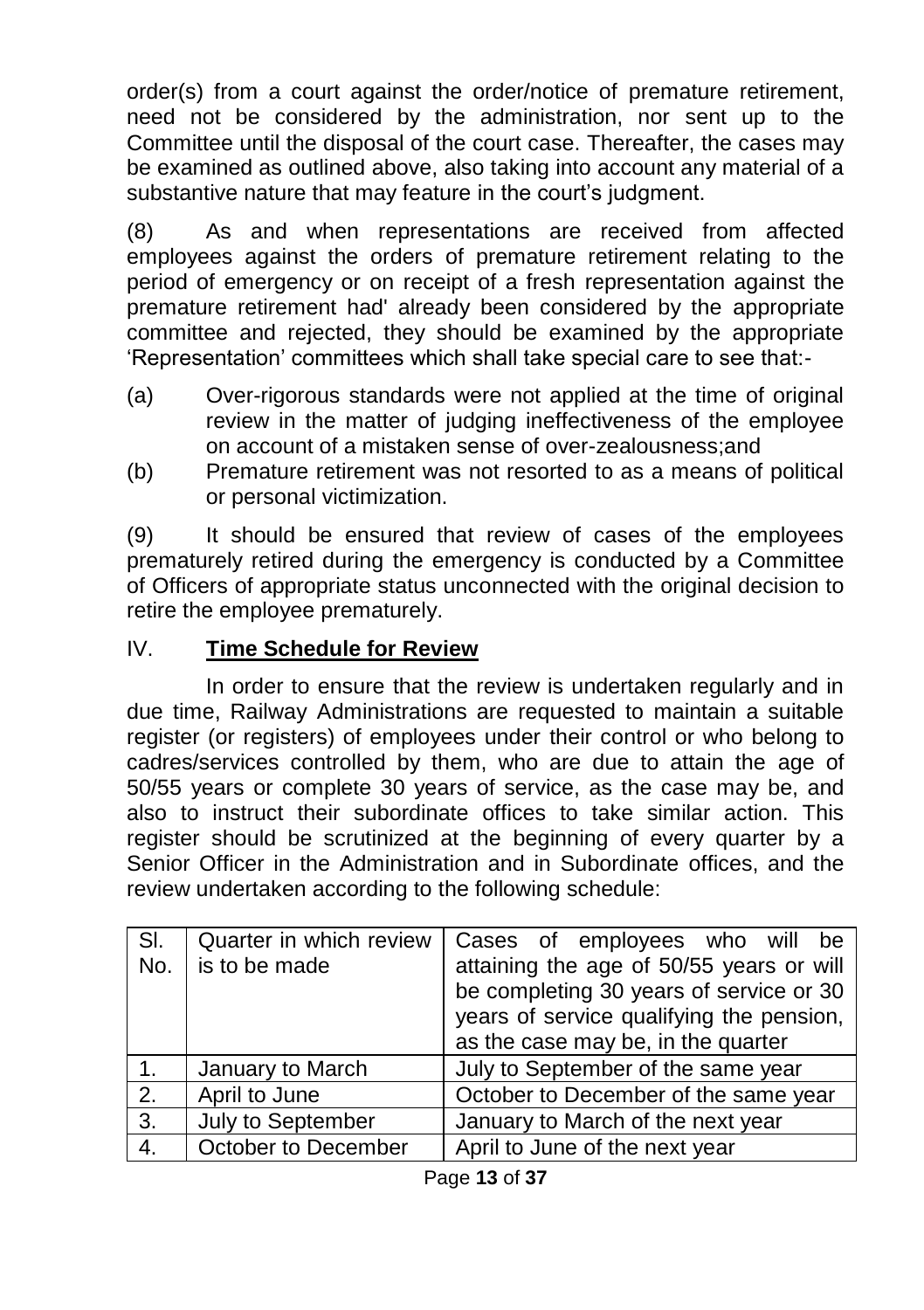# **Copy of Railway Board's letter No.E(P&A)I-87/RT/4 dated 17.10.89**

Sub : Guidelines for compulsory retirement under Rules 1802, 1803 and 1804 – R.II and Para 620(ii) of Manual of Railway Pension Rules – Review in the light of Railway references – regarding.

The Railways have been writing to the Board from time to time suggesting changes in the guidelines for compulsory retirement under the rules referred to regarding constitution of the Review/Representation Committees, policy, procedures, etc. Suggestions have also been made for delegating powers for conducting reviews to Units such as Workshops which are now headed to Units officers. Board have now reviewed the guidelines for compulsory retirement contained in their letter No.E(P&A)I-77/RT/53 dated 15-11-1979 as amended / modified from time to time and following clarifications / modification are issued.

2. Some Railway have raised a hypothetical possibility of the "appointing" authority differing with the findings of the Review Committee. Para II(4) of the quidelines of 15-11-1979 refer to 'appropriate' authority, who shall "take further action" on the recommendations of the Committee ; the "appropriate authority, who may be the appointing authority itself, should record in the file that it has formed its opinion that is necessary to retire the railway servant in pursuance of the aforesaid rule (s) in the public interest. The "appropriate" authority should bonafide form its opinion that it is in the public interest to retire the officer, in exercise of the powers conferred by that provision and that this decision should not be an arbitrary decision or based on collateral grounds. The Board desires to point out that there is no conflict between the guidelines and the role of the "appropriate" authority, who will be expected to see whether the Committee has acted objectively, arrived at a bonafide conclusion within the framework of the guidelines, and, thereafter, take "further action" on the recommendations of the Committee. If for any reason the "appropriate" authority who has to take action on the recommendations of the Committee would like to differ from the findings of the Committee, he may remit the papers to the next higher authority for a final decision on the recommendations of the Committee.

3. Several suggestions have been made that in cases of appeal against compulsory retirement, it is not necessary for the General Manager to record his findings on the recommendations of the Representation Committee which considers the appeal. The Board have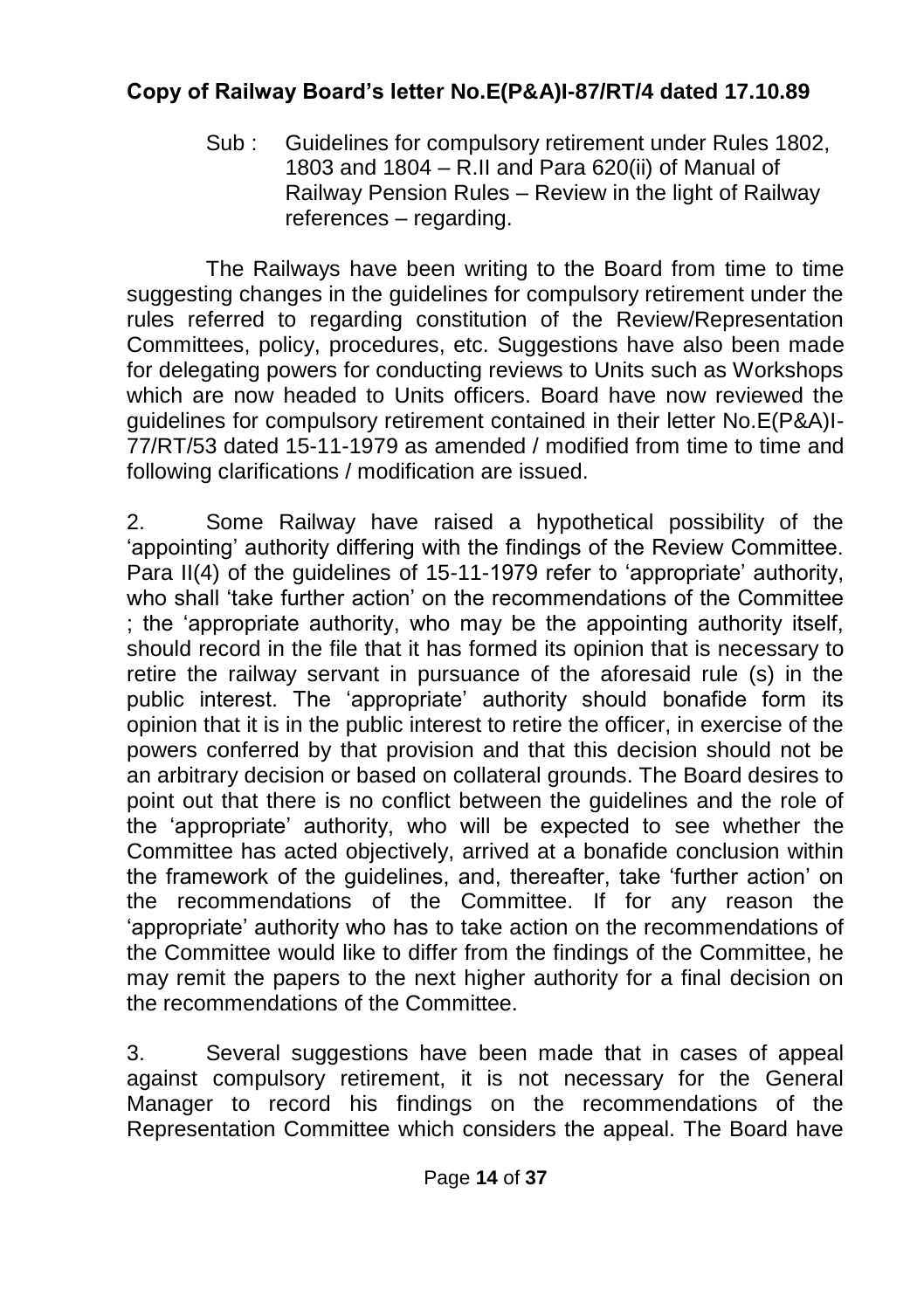accepted the suggestion and have decided that a decision on the recommendations of the Representation Committee, considering the appeal of the compulsorily retired employee, may be taken by the Additional General Manager. Papers may be put up to the General Manager only in cases where the General Manager differs from the findings of the Committee, for a final decision. As at present, if the Additional General Manager / General Manager decides to confirm that the findings of the Representation Committee that the decision of the Review Committee to retire the employee was correctly taken, papers in original should be submitted to the Board within the prescribed timeschedule for Board"s final orders. The Board have very carefully considered the suggestion received from the Railways that in appeal cases the final decision should stop at the General Manager"s level, in consultation with the Deptt. of Personnel, the nodal Ministry for this purpose. Since the guidelines for compulsory retirement prescribed by the nodal Ministry are commonly applicable throughout the Central Government and in all other Ministries/ Departments the concerned Secretary to the Government is expected to finally decide the cases, the Board have not found it feasible to leave the appeal cases to be decided at the GM"s level, in cases where the appeals are rejected.

4. The Board have accepted some of the suggestions for changes in the guidelines received from the Zonal Railways. Accordingly, the Board have decided that the review of Workshop Group "C" staff may be done at the Workshop level itself, where the Workshop is headed by a SAG/SG/JAG officer. If the Workshop is headed by an officer of the rank of senior scale or below, the review of the Workshop staff will continue to be done by the Committee appointed for the purpose by the headquarters.

5. The Board have also decided to modify the composition of the Review Committees at the divisional level, in view of the fact that all divisions have at least two SAG officers in DRM/ADRM. Accordingly, the Review Committee at the divisional level will consist of a JAG officer of the department to which the employee belongs, a JAG officer from another department and the Sr.DPO/SPO. In the case of staff of Personnel Deptt., the Sr.DPO/SPO will be the departmental representative in the committee, the other two being JAG officers of the other departments. However, where the DRM is the "appointing" authority, the Committee will consist of ADRM as Chairman, Sr.DPO/DPO and another JAG officer as members. (If employees of "doubtful integrity are to be reviewed, concerned papers will be transmitted to the HQrs, as at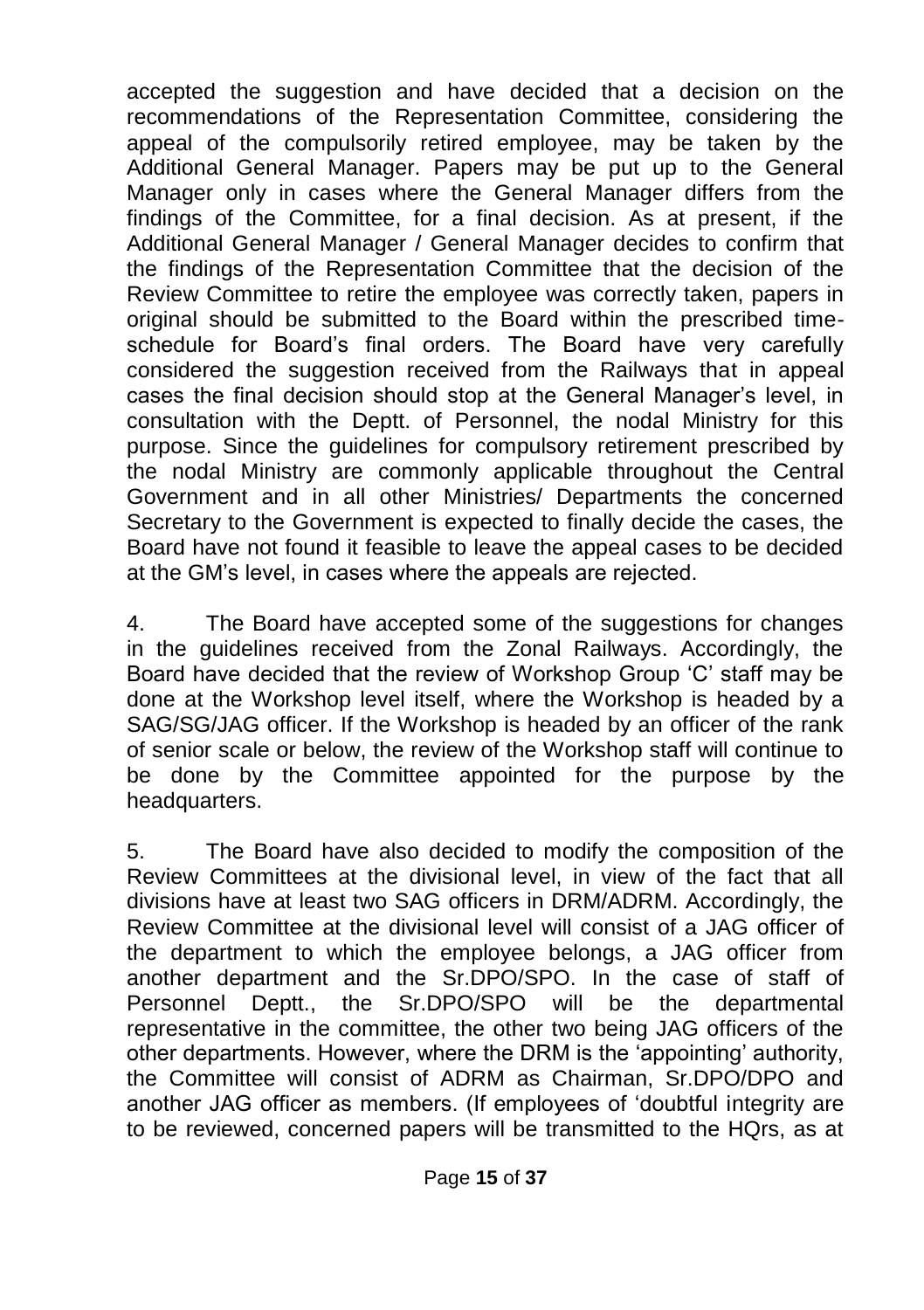present, for the SDGM to record his views, before final orders are passed by the "appropriate authority". The delegation of powers for review at the divisional level will, as at present, be confined only to Group "C" and Group "D" staff. Existing procedures and orders in respect of Group "A" and Group "B" staff remain unchanged. (It may be noted carefully that while Group "D" staff are not to be reviewed under Rule 1802 and 1804 – R.II, there is no prohibition at all on review of Group "D" staff whose performance is inefficient and whose integrity is doubtful, under the provisions of rule 1803 (a)-R.II read with Para 620 (ii) of the Manual of Railway Pension Rules. Accordingly, if there are any Group "D" staff required to be reviewed with a view to their being compulsorily retired, such reviews may be conducted at the divisional, workshop and headquarters" level in terms of Rule 1803(a)-R.II read with Para 620(ii) of MRPR). The composition of the Review Committee for HQrs staff under extant orders remains unchanged.

6. In so far as the Headquarters" Representation Committee for considering appeal cases is concerned, there is no change in the composition of the committee which will consist of 3 SAG officers, one of whom will be from the concerned department and the other from the Personnel Deptt.; the third member will be a SAG officer from another department. However, in case of "doubtful integrity" SDGM will also be associated as the fourth member of the Representation Committee.

7. Keeping in view certain Court / CAT judgements as well as procedure followed by the Deptt. of Personnel, Board have decided that the Divisional, Headquarters are Workshop Review/Representation Committees of the appropriate level, as prescribed above, should not be drawn from the same division/workshop/ HQrs but from the adjacent division, railway establishment, zone, workshop, production unit, etc. as the case may be, except for the departmental representative who will be of the appropriate rank in JAG/senior scale of the Division/Workshop/ HQrs. etc. Itself. Similarly, in cases of "doubtful integrity since all the records are available only with the SDGM/CVO of the Reviewing Organisation, the review of Group "C" and "D" staff on Bombay Division of the Central Railway should be conducted by a committee of officers of appropriate level from either the HQrs of Central or W.Rly. or any of the other divisions of C.Railway or W.Railway except that the departmental representative (including Sr.DPO/DPO in the case of staff of the Personnel Department being reviewed) and the SDGM/CVO will be from the Central Railway itself. Similarly, for the Representation Committee constituted at the Hqrs" level for consider appeal cases of Central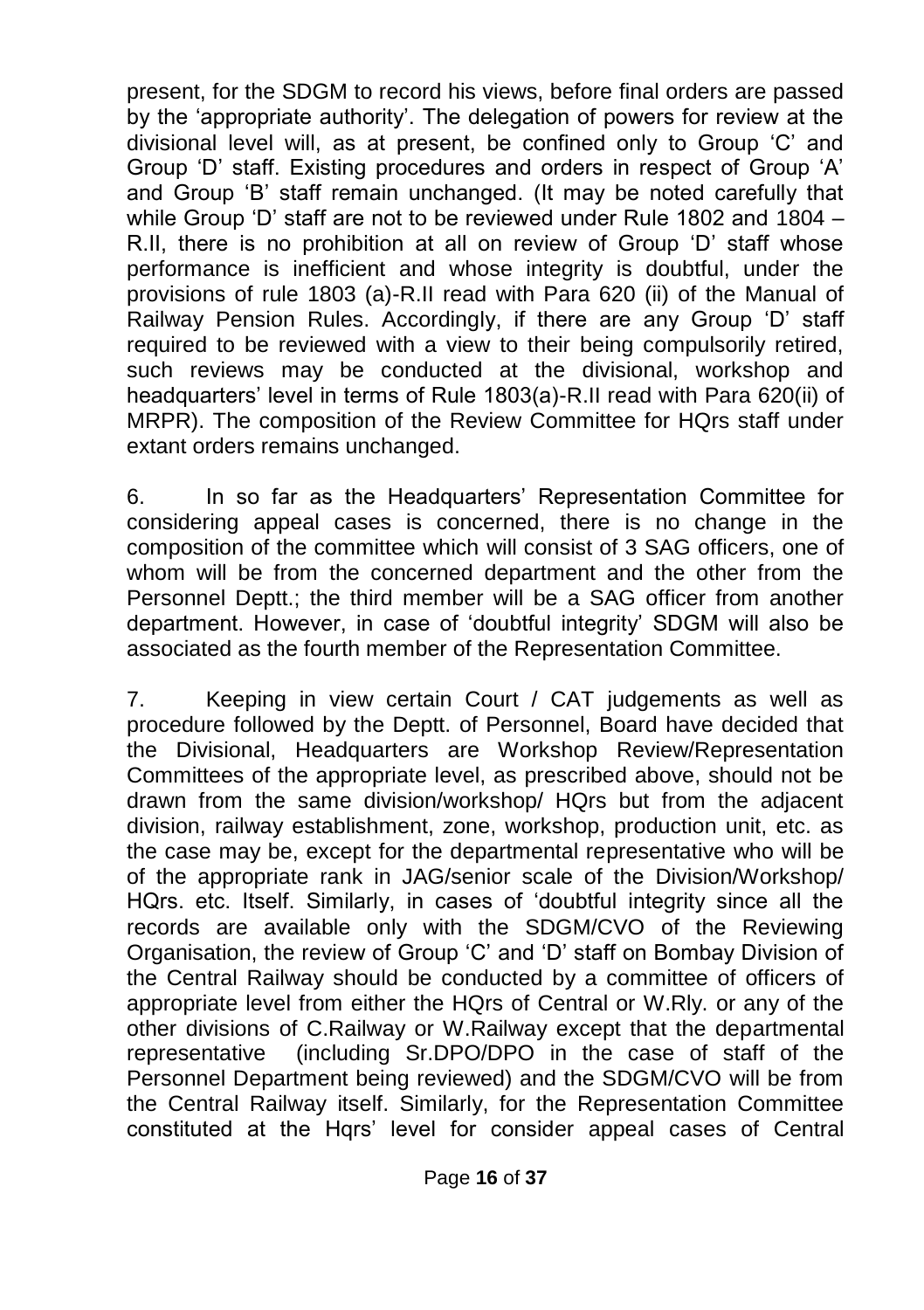Railway employees ; two officers of SAG level will be drawn from the Western Railway while the departmental representative of SAG rank (and the SDGM-cum-CVO in cases of doubtful integrity) will be from the Central Railway itself. The Board desire that this should be very strictly followed without any deviations to avoid any adverse Court judgement. The Board do not envisage any problems or difficulties in constituting Reviews/Representation Committees in the above manner as, usually, a railway establishment should be in a position to draw on the resources of the adjacent railway establishments on a mutual exchange basis. This should be absolutely essential to ensure a measure of objectivity and detachment, while reviewing employees with a view to compulsorily retiring them under the provisions of the above rules.

8. The Board have had occasions to observe that the Review / Representation Committees are not being properly and adequately briefed for their tasks. The Board have, therefore, decided that complete bio-data particulars about the employee who is to be reviewed should be circulated to the members of the Review / Representation committees as in the proforma annexed as Annexure-I. This proforma should be carefully and meticulously filled and should be free from all errors. The findings of the Review / Representation Committees/SDGM in the case of "doubtful integrity", the orders of the "appropriate" authority and the final orders of the "appropriate" authority and the final orders of the Additional General Manager / General Manager, wherever necessary, should be recorded in the proforma itself. It may be ensured that members of the Committees are fully and adequately briefed about the existing rules and orders on the subject and the role expected of them in the Committees.

9. The Board have also updated the forms of notice, keeping in view the recent changes in the rules and certain other factors. The forms of notice attached as Annexure-II to VIII (Form I to Form VI) should be used for service of notice, in supersession of all existing forms. It should be ensured that the notice is properly.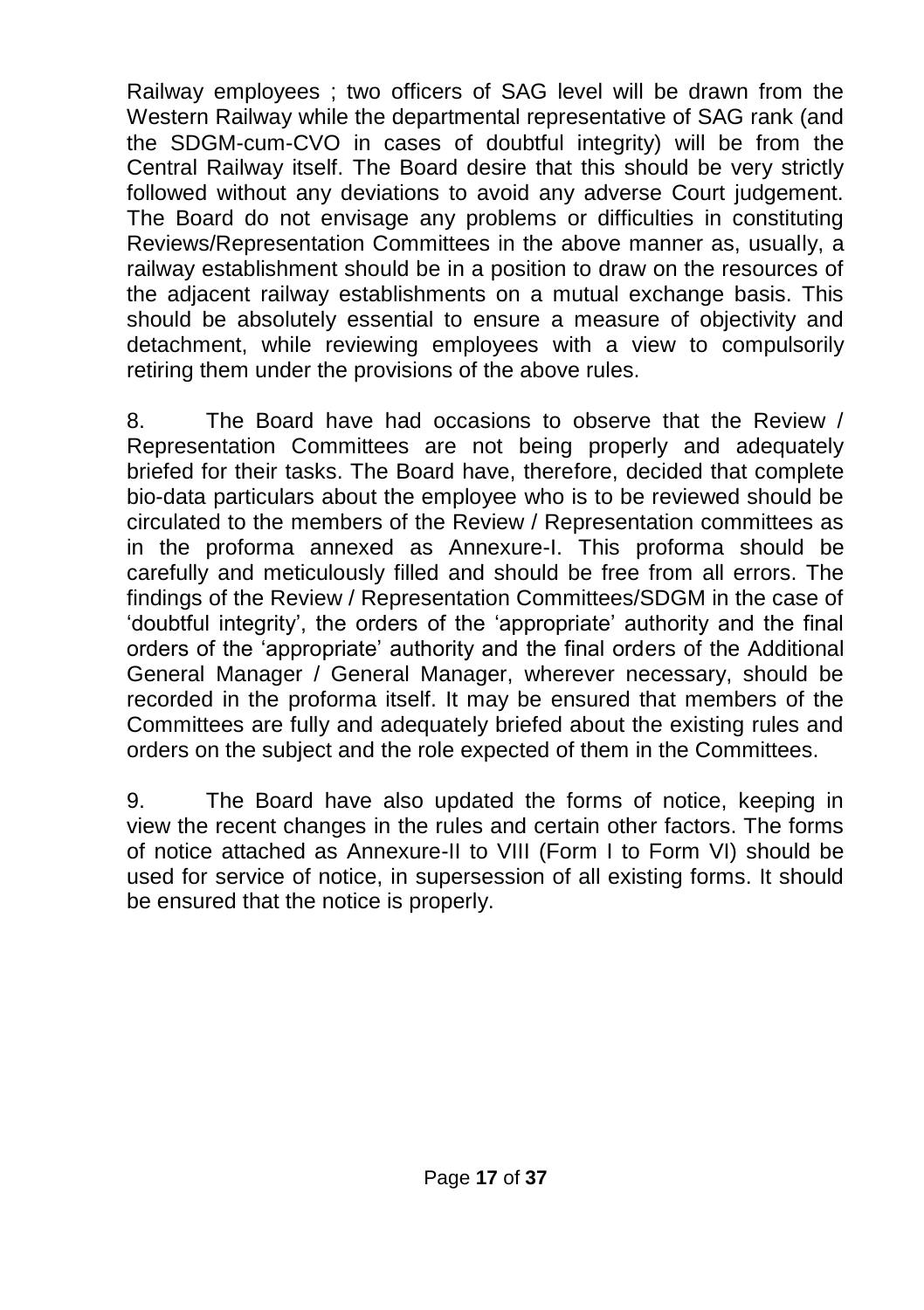#### **Constitution of Committees for each Department on Zonal Railways to review cases of railway servants**

| Classification                | <b>Composition of Committee</b>                                                                                                                                                                                                                                                                                                                                                                                                                                                                                                                                                                                                                                                                                                                                                                                                   |
|-------------------------------|-----------------------------------------------------------------------------------------------------------------------------------------------------------------------------------------------------------------------------------------------------------------------------------------------------------------------------------------------------------------------------------------------------------------------------------------------------------------------------------------------------------------------------------------------------------------------------------------------------------------------------------------------------------------------------------------------------------------------------------------------------------------------------------------------------------------------------------|
| Class III Railway<br>servants | Heads of the Department concerned or the General<br>Manger where he is the 'appointing authority in<br>respect of certain class III staff as the Chairman and<br>the CPO or one of the two Dy. CPO nominated by<br>the General Mange as Member.                                                                                                                                                                                                                                                                                                                                                                                                                                                                                                                                                                                   |
|                               | In respect of staff of the Personnel Department,<br>however, the CPO will be Chairman and the General<br>Manager may nominate any Administrative Officer<br>(other than Dy. CPOs) to serve as Member. Where<br>the General Manager is the Chairman of the<br>Committee, he may nominate any Head of the<br>Department to serve as member of that Committee.<br>Additional Head of the Department may also act as<br>Chairman of the 'Review Committee' provided the<br>Additional Head of Department is higher in rank than<br>that of the appointing authority of the railway servant<br>whose case is proposed to be taken on ground of<br>lack of integrity, the Senior Dy. General Manager/<br>Dy. General Manager who is in charge of the<br>Vigilance Department shall be associated as a Third<br>Member of the Committee. |

Note:- The Committee for the purpose of all Railway servants in class I and class II service/post and for class III staff of Board's Office, RDSO, RLO, Railway Service Commissions, Staff College, Advance Permanent Way Training School, S&T School, Secunderabad will be constituted in the Railway Board's Office. To enable the Board to conduct the review of such staff, procedure laid down in Ministry of Railway's letter No. E(O)I-69/SR 10/13 dated 12.12.1969 should be followed.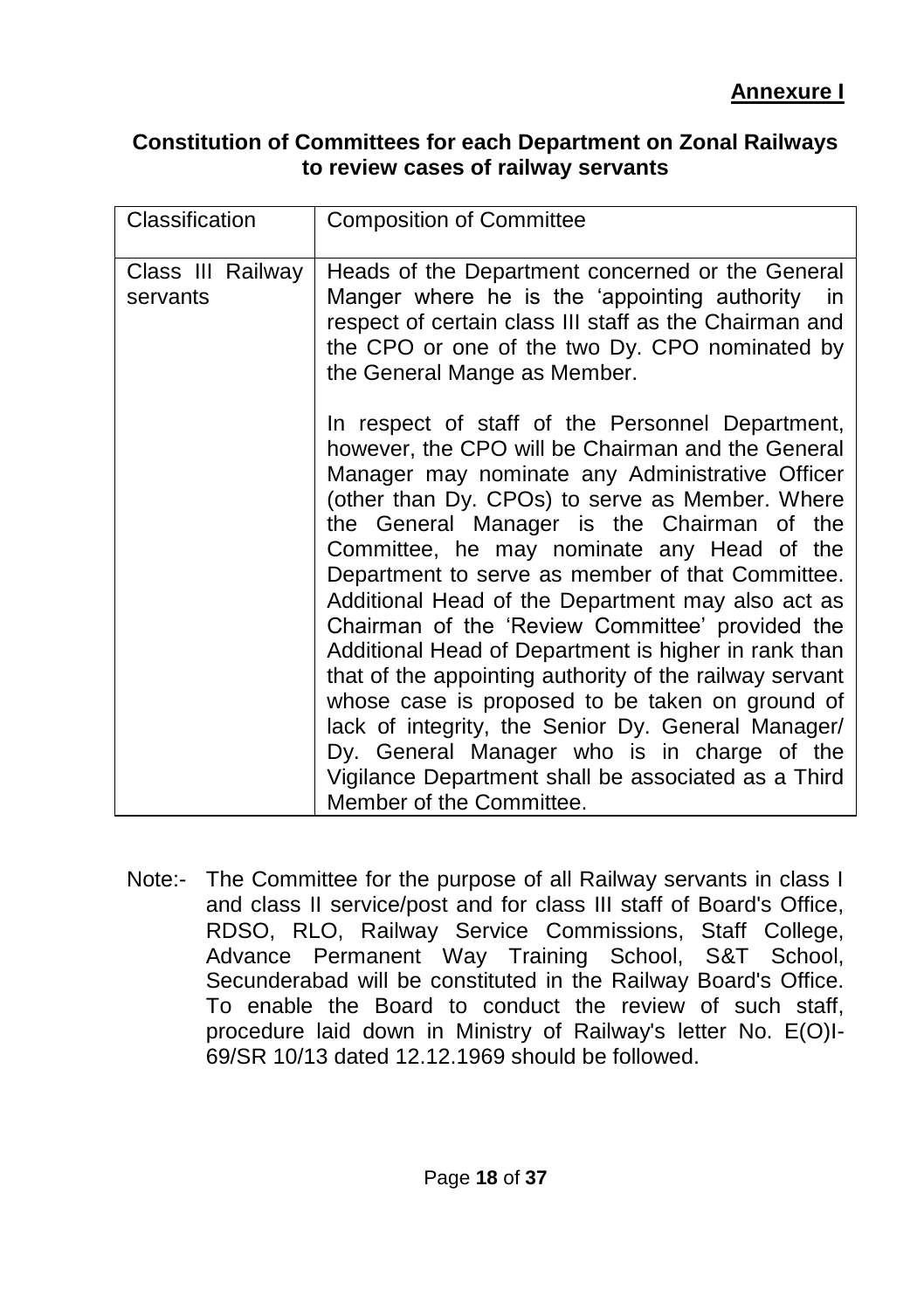#### **Constitution of Committees to consider representations from prematurely retired railway servants**

| Classification                                                                                    | <b>Composition of Committee</b>                                                                                                                                                                                                                                                                                                                                                                                                                                                                                                                                                                                                                                                                                                       |
|---------------------------------------------------------------------------------------------------|---------------------------------------------------------------------------------------------------------------------------------------------------------------------------------------------------------------------------------------------------------------------------------------------------------------------------------------------------------------------------------------------------------------------------------------------------------------------------------------------------------------------------------------------------------------------------------------------------------------------------------------------------------------------------------------------------------------------------------------|
| Non-gazetted<br>officers<br>who<br>are/were<br>working<br>under<br>in<br>or<br>Ministry/Departmen | Same as the Committee which earlier considered<br>the case of the officer representing against his<br>premature retirement, with the modification that it<br>should include at least one member of appropriate<br>status who was not in the said Committee earlier.<br>Final order on representations against premature<br>retirement should be passed by the authority<br>superior to the authority which issued order of<br>premature retirement only after obtaining approval<br>of the Ministry of Railways. Where, however, the<br>order of premature retirement was issued by the<br>President, final orders on the representations shall<br>passed by the Minister-in-charge<br>of the<br>be<br>Ministry/Department concerned. |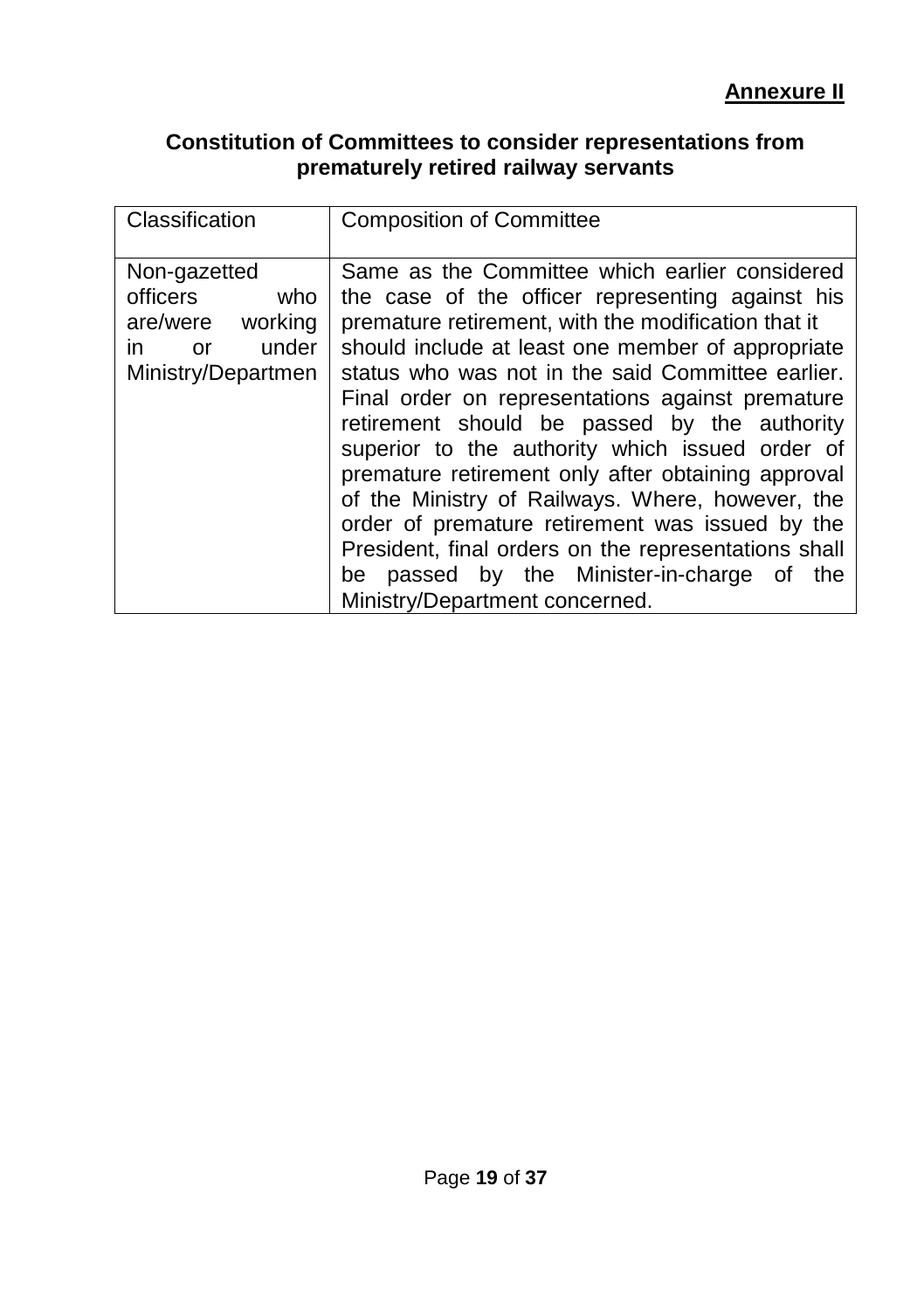#### **(TO BE USED WHERE THE PRESIDENT IS THE APPROPRIATE AUTHORITY TO RETIRE A RAILWAY SERVANT)**

## **ORDER**

Whereas the President is of the opinion that it is in the public interest to do so;

Now, THEREFORE, in exercise of the powers conferred by clauses  $\blacksquare$   $\blacksquare$   $\blacksquare$   $\blacksquare$   $\blacksquare$   $\blacksquare$   $\blacksquare$   $\blacksquare$   $\blacksquare$   $\blacksquare$   $\blacksquare$   $\blacksquare$   $\blacksquare$   $\blacksquare$   $\blacksquare$   $\blacksquare$   $\blacksquare$   $\blacksquare$   $\blacksquare$   $\blacksquare$   $\blacksquare$   $\blacksquare$   $\blacksquare$   $\blacksquare$   $\blacksquare$   $\blacksquare$   $\blacksquare$   $\blacksquare$   $\blacksquare$   $\blacksquare$   $\bl$ with para 620(ii) of Manual of Pension Rules 1950/1804 (a) of IREC, Vol. II the President hereby gives notice to  $+$  (name) (designation)  $\qquad \qquad$  that he/she having already attained the age of fifty/fifty-five years/having competed 30 years of service/30 years of service qualifying for pension on the shall retire from service on the forenoon of \_\_\_\_\_\_\_\_\_\_\_\_\_\_\_\_\_\_\_\_\_\_\_\_ on the forenoon of the day following the date of expiry of three months computed form the date following the date of service of this notice on him. If he so desires, he may represent in writing to & ..................... within 3 weeks from the date this notice is served on him/her.

> (Signature) @ Designation

To Shri/Smt. \_\_\_\_\_\_\_\_\_\_\_\_\_\_ \_\_\_\_\_\_\_\_\_\_\_\_\_\_\_\_\_\_\_\_\_\_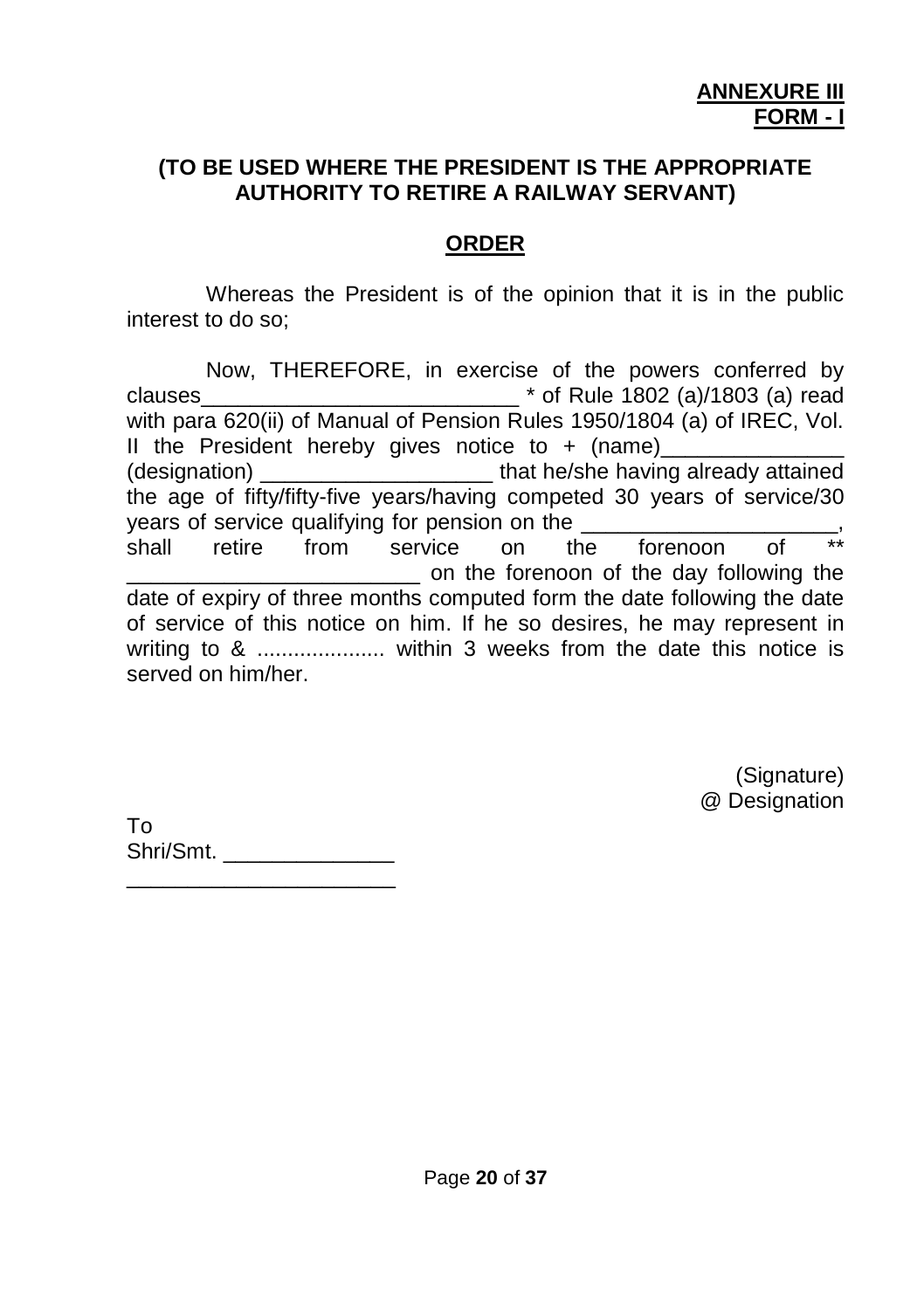## **ACKNOWLEDGEMENT**

I, the post of the post of .hereby acknowledge the receipt of the original notice of the order of retirement as aforesaid.

| Countersigned | $Sd/$ -     |
|---------------|-------------|
| Name          | Designation |
| Designation   | Place       |
| Place         | Date        |

Date

- \* Strike off the portion not applicable.
- \*\* The date following the date on which he/she attains the age of 50/55 years/completes 30 years" service qualifying for pension.
- + Instructions contained in Para 3 of Board"s Letter No. E(P&A)I-89/RT-20 dated 03.07.1989 should be carefully perused before filling this.
- @ Any authority who is competent to authenticate orders on behalf of the President can sign this order.
- & Please indicate here the head of the organization to whom the appeal is to be submitted.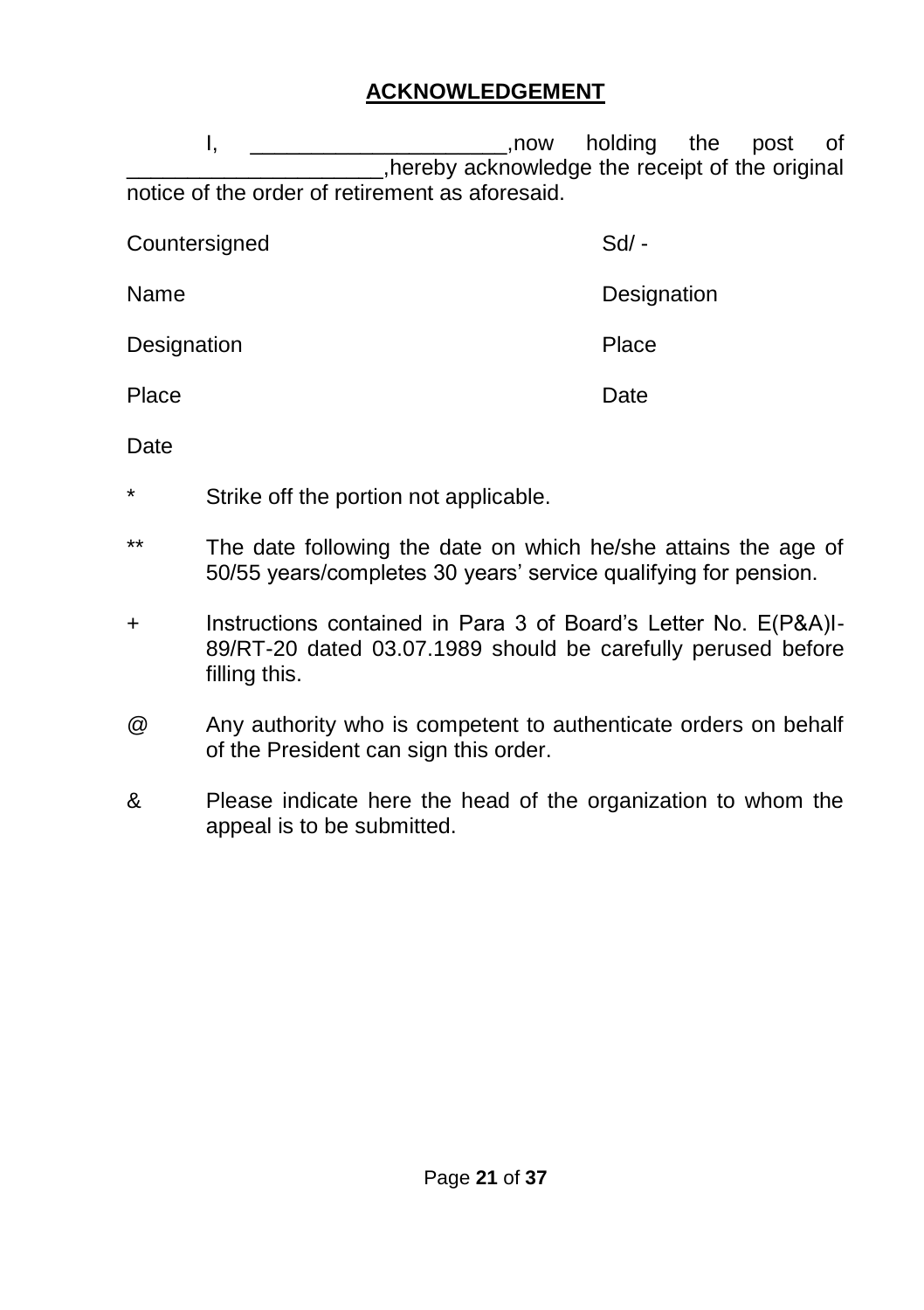#### **(TO BE USED WHERE AN AUTHORITY OTHER THAN THE PRESIDENT IS THE APPROPRIATE AUTHORITY TO RETIRE A RAILWAY SERVANT) ORDER**

WHAERAS the ..................... @ (appropriate authority) is of the opinion that it is in the public interest to do so;

NOW, THERFORE, in exercise of the powers conferred by clauses \* Rule 1802 (a)/1803 (a) read with para 620 (ii) of Manual of Pension Rules 1950/1804 (a) of IREC, Vol. II the .................. @ (Appropriate Authority) hereby gives notice ++ to ..................................... (name) ......................... (designation) ……………………. that he/she having already attained the age of fifty/fifty-five years/having competed 30 years of service/30 years of service qualifying for pension on the .......................... , shall retire from service on the forenoon of @@.................................... /on the forenoon of the day following the date of expiry of three months computed form the date following the date of service of this notice on him. If he so desires, he may represent in writing to & ..................... within 3 weeks from the date this notice is served on him/her.

#### **(Signature) Designation of the appropriate authority**

To Shri/Smt. \_\_\_\_\_\_\_\_\_\_\_\_\_\_\_\_\_\_\_\_\_\_

\_\_\_\_\_\_\_\_\_\_\_\_\_\_\_\_\_\_\_\_\_\_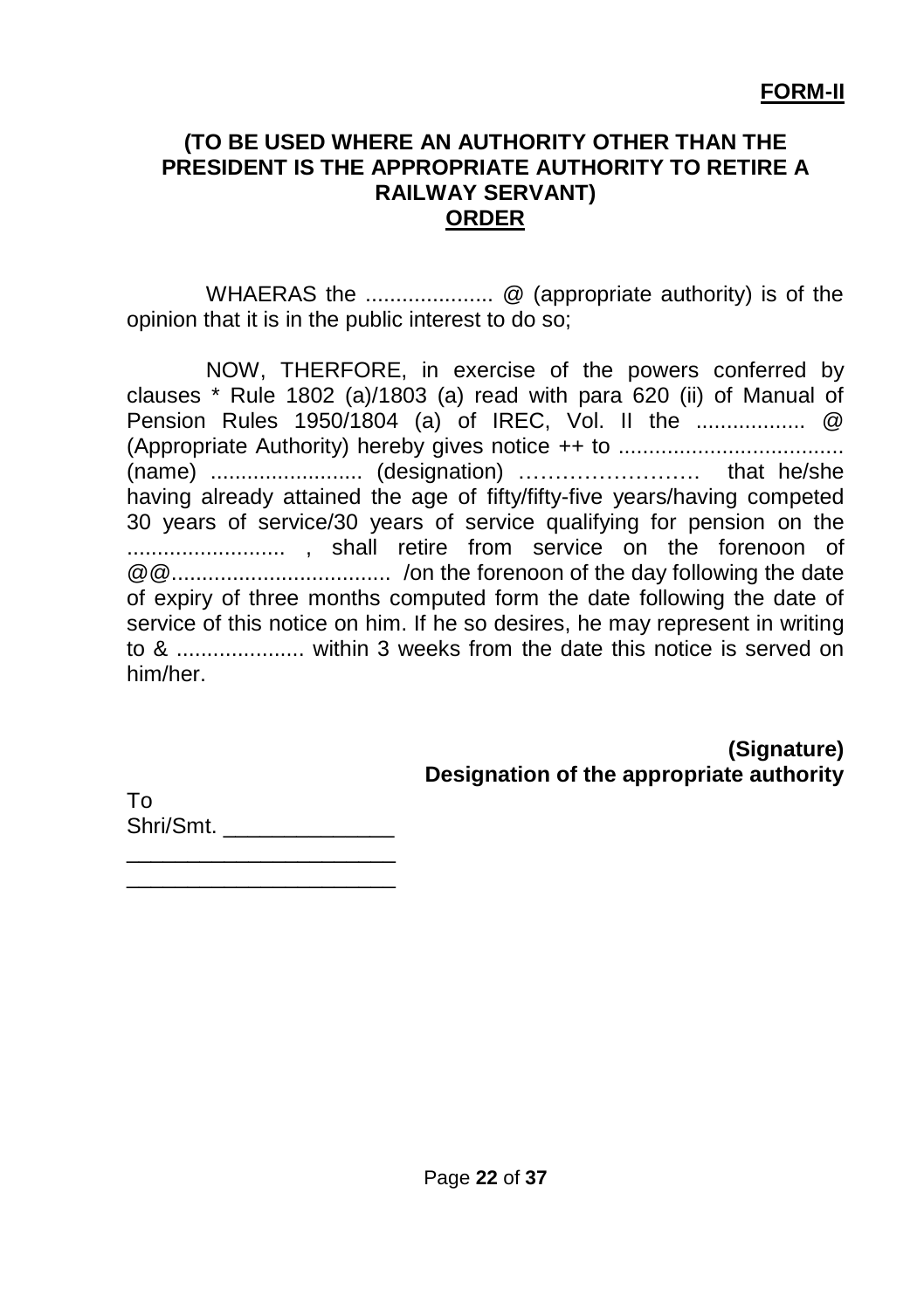# **ACKNOWLEDGEMENT**

I, the post of the post of .hereby acknowledge the receipt of the original notice of the order of retirement as aforesaid.

| Countersigned | $Sd/ -$     |
|---------------|-------------|
| Name          | Designation |
| Designation   | Place       |
| Place         | Date        |

**Date** 

@ Same as on Form IV.

Strike off the portion not applicable.

- @@ The date following the date on which he/she attains the age of 50/55 years/completes 30 years" service qualifying for pension.
- & Please indicate here the head of the organization to whom the appeal is to be submitted.
- ++ Instructions contained in Para 3 of Board"s Letter No. E(P&A)I-89/RT-20 dated 03.07.1989 should be carefully perused before filling this.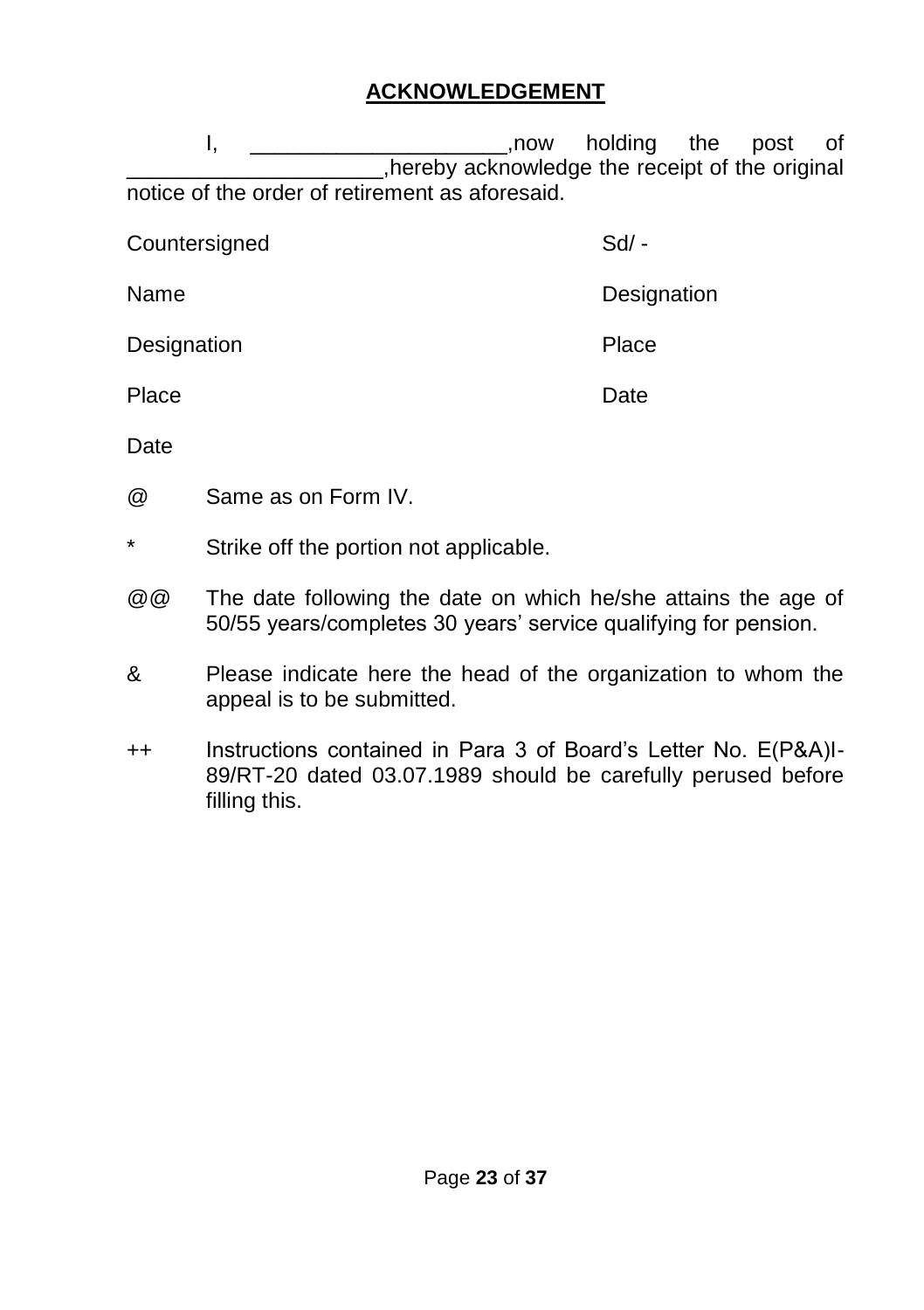#### **(TO BE USED WHERE THE PRESIDENT IS THE APPROPRIATE AUTHORITY TO RETIRE A RAILWAY SERVANT)**

# **ORDER**

WHAERAS the President is of the opinion that it is in the public interest to do so;

NOW, THERFORE, in exercise of the powers conferred by clauses \_\_\_\_\_\_\_\_\_\_\_\_\_\_\_\_\_\_\_\_\_\_\_\_\_\_ \* Rule 1802 (a)/1803 (a) read with para 620 (ii) of Manual of Pension Rules 1950/1804 (a) of IREC, Vol. II, the President hereby gives notice to ..................................... (name) ......................... (designation) ……………………. that he/she on attaining the age of fifty/fifty-five years/on completing 30 years of service/30 years of service qualifying for pension on the ....................... shall retire from service on the forenoon of \*\*................................... on the forenoon of the day following the date of expiry of three months computed form the date following the date of service of this notice on him, whichever is later. If he so desires, he may represent in writing to & ..................... within 3 weeks from the date this notice is served on him/her.

> **(Signature) @@ Designation**

To Shri/Smt. \_\_\_\_\_\_\_\_\_\_\_\_\_\_\_\_\_\_\_\_\_\_

\_\_\_\_\_\_\_\_\_\_\_\_\_\_\_\_\_\_\_\_\_\_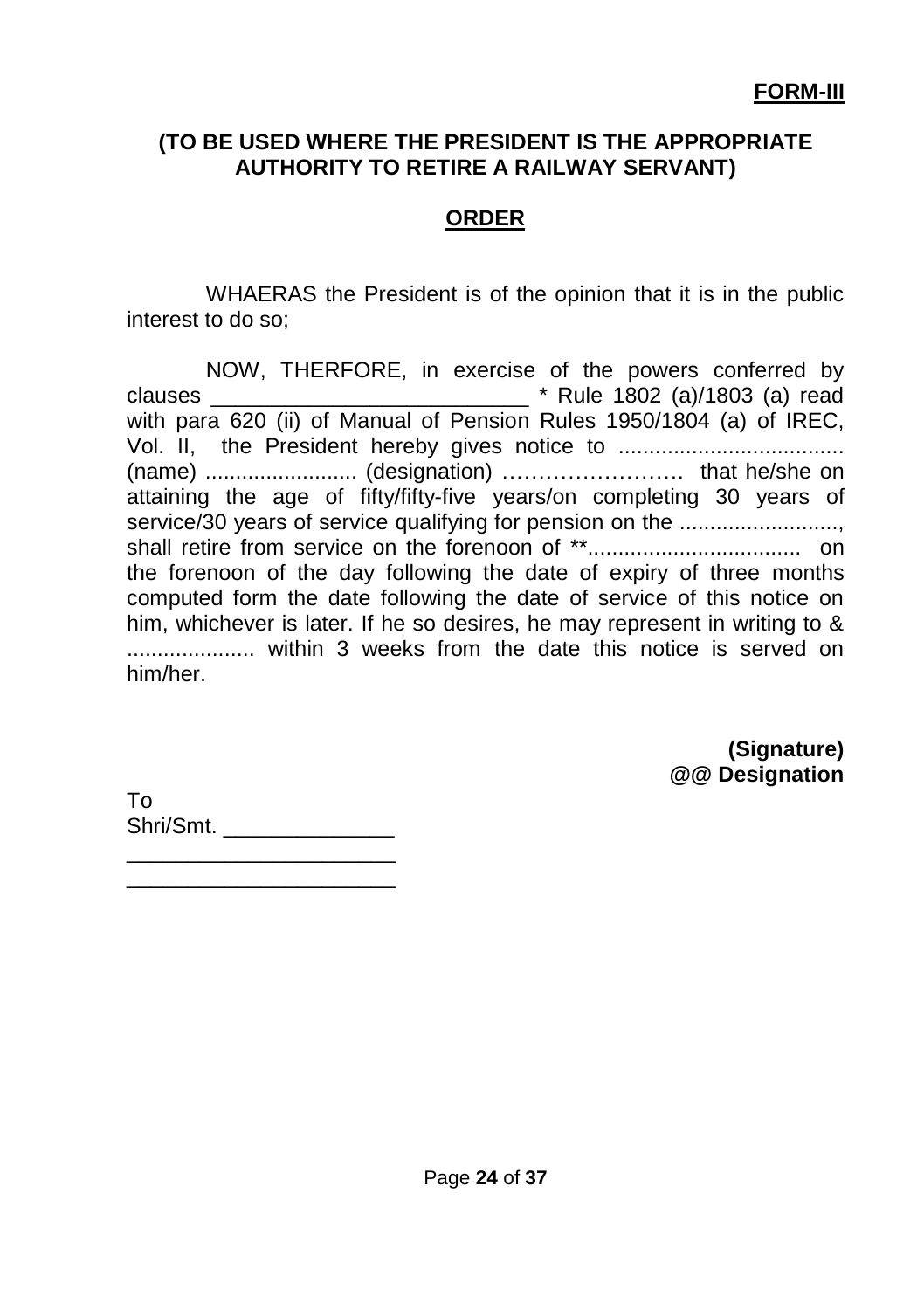## **ACKNOWLEDGEMENT**

I, the post of the post of \_\_\_\_\_\_\_\_\_\_\_\_\_\_\_\_\_\_\_\_\_,hereby acknowledge the receipt of the original notice of the order of retirement as aforesaid.

| Countersigned | $Sd$ -      |
|---------------|-------------|
| Name          | Designation |
| Designation   | Place       |
| Place         | Date        |

**Date** 

- \* Strike off the portion not applicable.
- \*\* The date following the date on which he/she attains the age of 50/55 years/completes 30 years" service qualifying for pension.
- @@ Any authority who is competent to authenticate orders on behalf of the President can sign this order
- & Please indicate here the head of the organization to whom the appeal is to be submitted.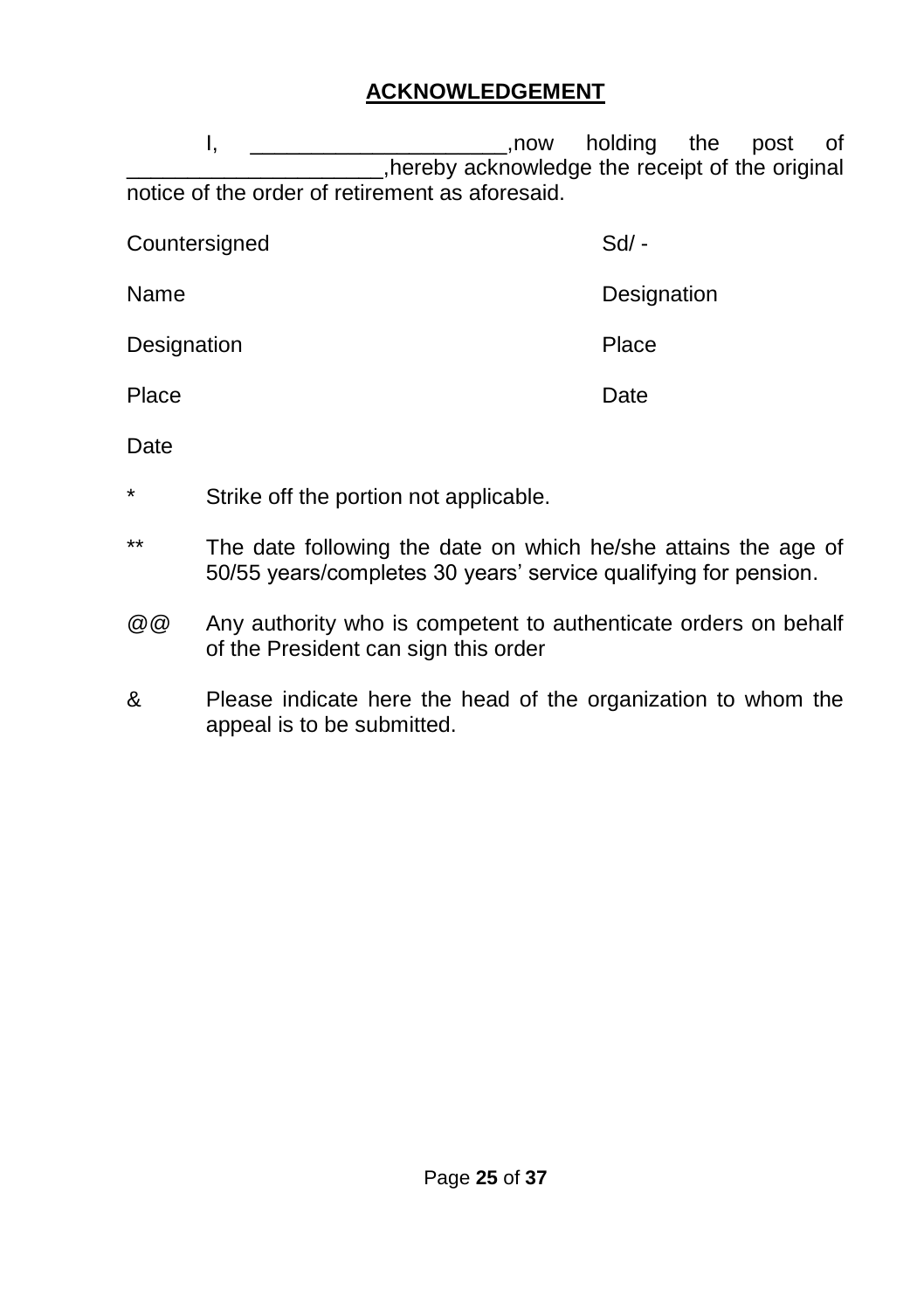#### **(TO BE USED WHERE AN AUTHORITY OTHER THAN THE PRESIDENT IS THE APPROPRIATE AUTHORITY TO RETIRE A RAILWAY SERVANT)**

#### **ORDER**

WHAERAS the  $\qquad \qquad \textcircled{2}$  (appropriate authority) is of the opinion that it is in the public interest to do so;

NOW, THERFORE, in exercise of the powers conferred by clauses \_\_\_\_\_\_\_\_\_\_\_\_\_\_\_\_\_\_\_\_\_\_\_\_\_\_ \* Rule 1802 (a)/1803 (a) read with para 620 (ii) of Manual of Pension Rules 1950/1804 (a) of IREC, Vol. II, the \_\_\_\_\_\_\_\_\_\_\_\_\_\_\_\_\_\_\_\_\_ @ hereby gives notice to ..................................... (name) ......................... (designation) ……………………. that he/she on attaining the age of fifty/fifty-five years/on completing 30 years of service/30 years of service qualifying for pension on the .........................., shall retire from service on the forenoon of @@................................... or on the forenoon of the day following the date of expiry of three months computed form the date following the date following the date of service of this notice on him, whichever is later. If he so desires, he may represent in writing to & ........................... within 3 weeks from the date this notice is served on him/her.

> **(Signature) Designation of the appropriate authority**

To Shri/Smt. \_\_\_\_\_\_\_\_\_\_\_\_\_\_

\_\_\_\_\_\_\_\_\_\_\_\_\_\_\_\_\_\_\_\_\_\_ \_\_\_\_\_\_\_\_\_\_\_\_\_\_\_\_\_\_\_\_\_\_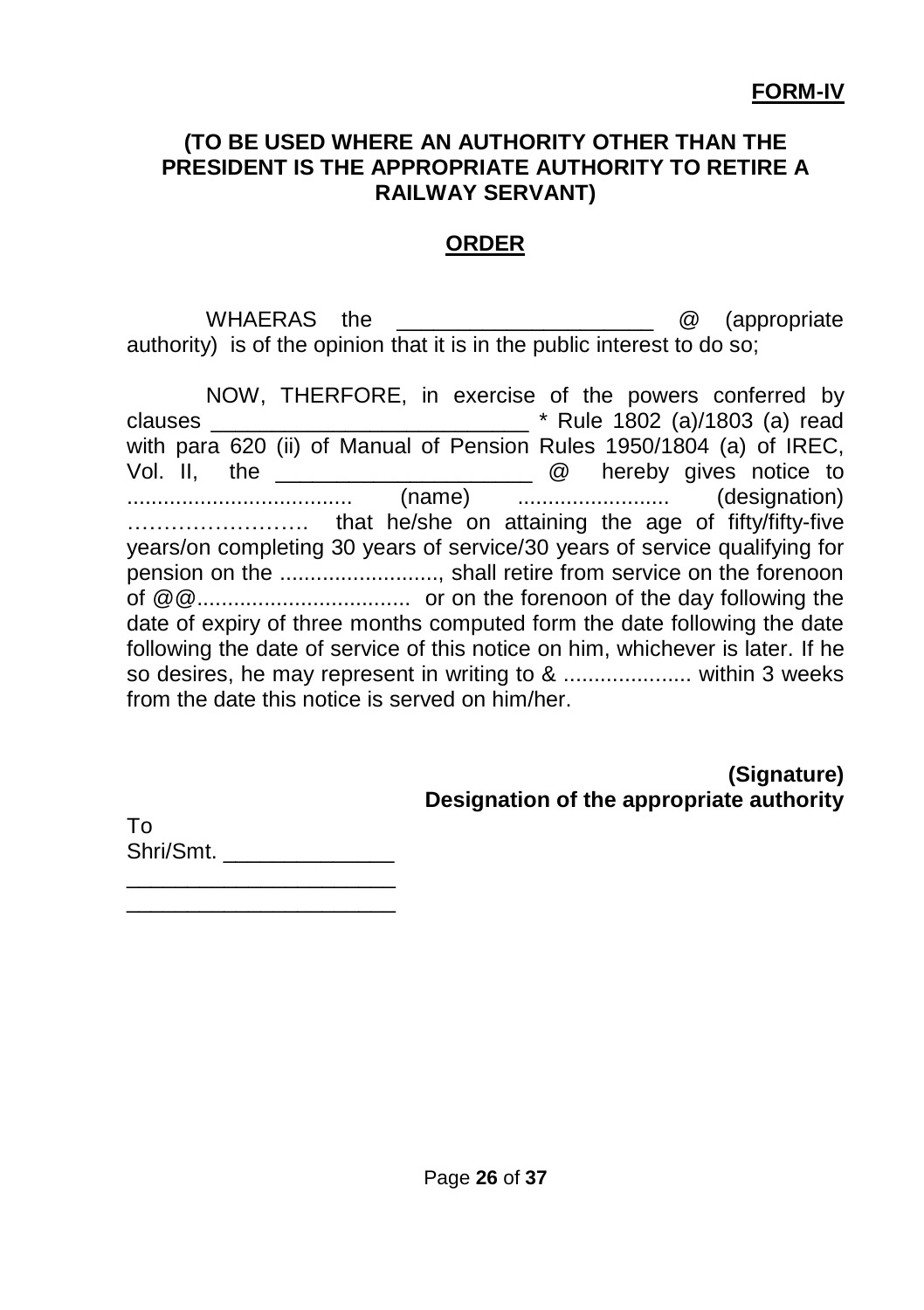## **ACKNOWLEDGEMENT**

I, the post of the post of .hereby acknowledge the receipt of the original notice of the order of retirement as aforesaid.

Countersigned Sd/ -Name **Name** Designation Designation **Place** Place Date Date

**Date** 

- @ As defined in Note 1 under Rule 1805(2) of Indian Railway Establishment Code Vol.II/Para 2(2) of Sec.I of Railway Ministry"s letter No.E48CP/208 dated 8.7.50 as amended under Board"s letter No.F(E)III 69 PN-I/15 dated 27.8.69
- Strike off the portion not applicable.
- @@ The date following the date on which he/she attains the age of 50/55 years/completes 30 years" service qualifying for pension.
- & Please indicate here the head of the organization to whom the appeal is to be submitted.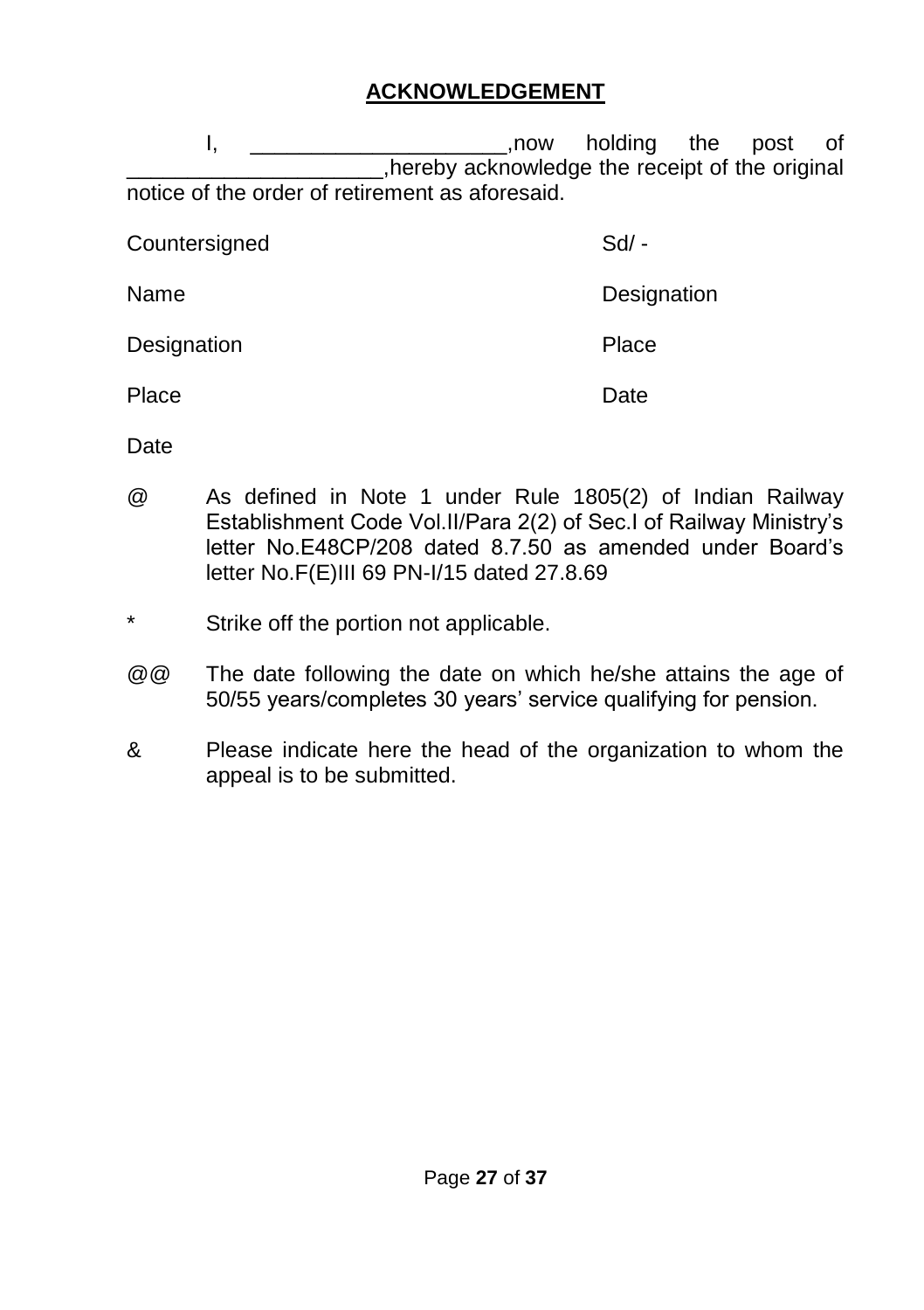#### **(TO BE USED WHERE THE PRESIDENT IS THE APPROPRIATE AUTHORITY TO RETIRE A RAILWAY SERVANT)**

# **ORDER**

WHAERAS the President is of the opinion that it is in the public interest to do so;

NOW, THERFORE, in exercise of the powers conferred by clauses \_\_\_\_\_\_\_\_\_\_\_\_\_\_\_\_\_\_\_\_\_\_\_\_\_\_ of \* Rule 1802 (a)/1803 (a) read with para 620 (ii) of Manual of Pension Rules 1950/1804 (a) of IREC, Vol. II, the President hereby retires Shri/Smt./Kum. ............................................ with immediate effect, he/she having already attained the age of fifty/fifty-five years/having already completed 30 years of service/30 years of service qualifying for pension on the ................................ The President also directs that Shri/Smt./Kum. ……………………………. Shall be paid a sum equivalent to the amount of his/her pay plus allowances for a period of three months calculated at the same rate at which he/she was drawing them immediately before his/her retirement. If he so desires, he may represent in writing to & ..................... within 3 weeks from the date this notice is served on him/her.

> **(Signature) \*\* Designation of the appropriate authority**

To Shri/Smt. \_\_\_\_\_\_\_\_\_\_\_\_\_\_ \_\_\_\_\_\_\_\_\_\_\_\_\_\_\_\_\_\_\_\_\_\_

\_\_\_\_\_\_\_\_\_\_\_\_\_\_\_\_\_\_\_\_\_\_

Page **28** of **37**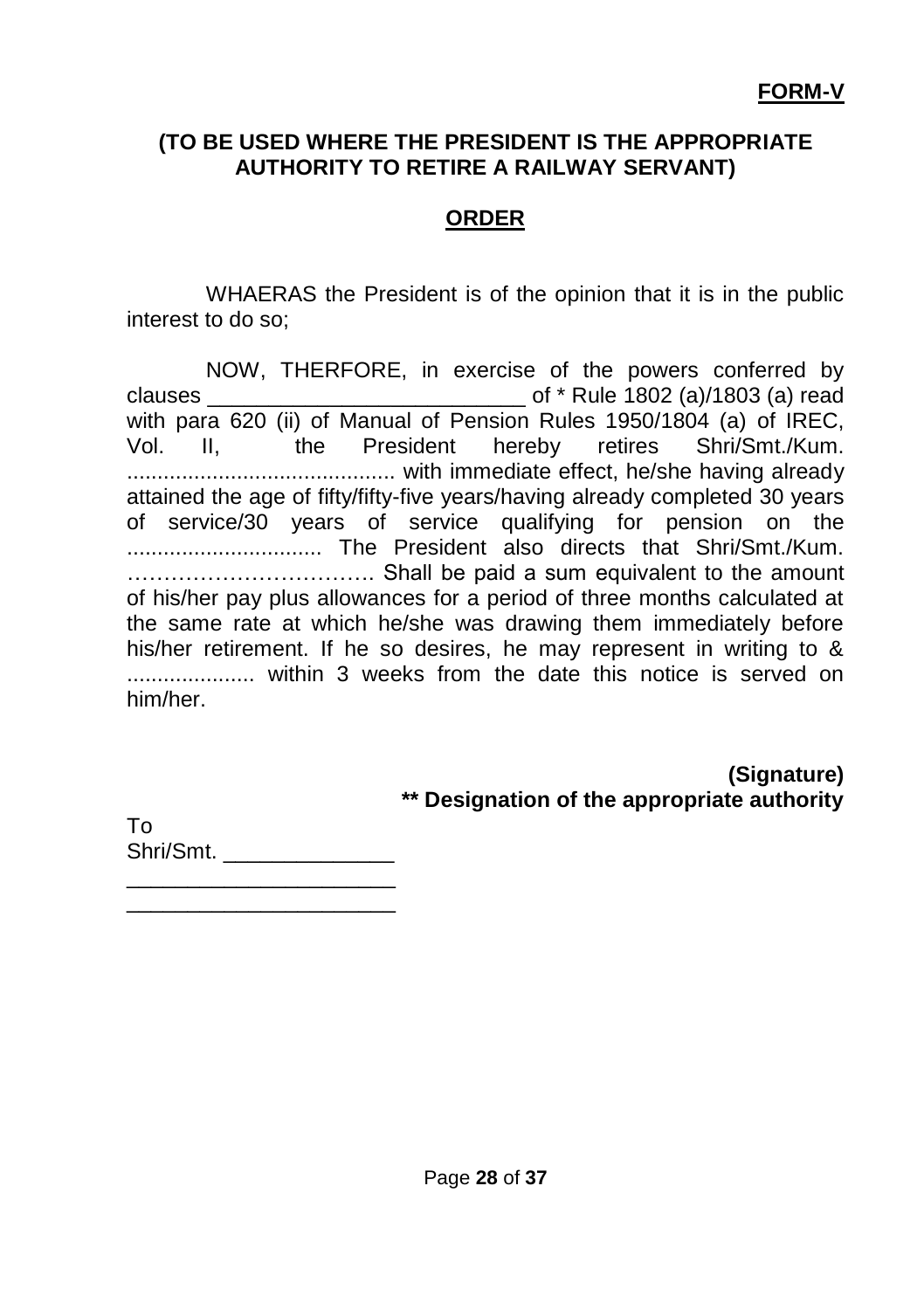## **ACKNOWLEDGEMENT**

| ι,                                                                        |          | .now | holding                                        | the | post   | оf |
|---------------------------------------------------------------------------|----------|------|------------------------------------------------|-----|--------|----|
|                                                                           | in       | the  | Ministry/Department                            |     |        | of |
|                                                                           |          |      | hereby acknowledge the receipt of the original |     |        |    |
| of the order of retirement as aforesaid along with cash or crossed cheque |          |      |                                                |     |        |    |
| No.                                                                       |          | date |                                                | for | Rupees |    |
|                                                                           | (Rupee _ |      |                                                |     | only)  |    |
| Countersigned                                                             |          |      | Signature                                      |     |        |    |
| Name                                                                      |          |      | Designation                                    |     |        |    |
| Designation                                                               |          |      | Place                                          |     |        |    |
| Place                                                                     |          |      | Date                                           |     |        |    |

Date

- \*\* Any authority who is competent to authenticate orders on behalf of the President can sign this order
- \* Strike off the portion not applicable.
- & Please indicate here the head of the organization to whom the appeal is to be submitted.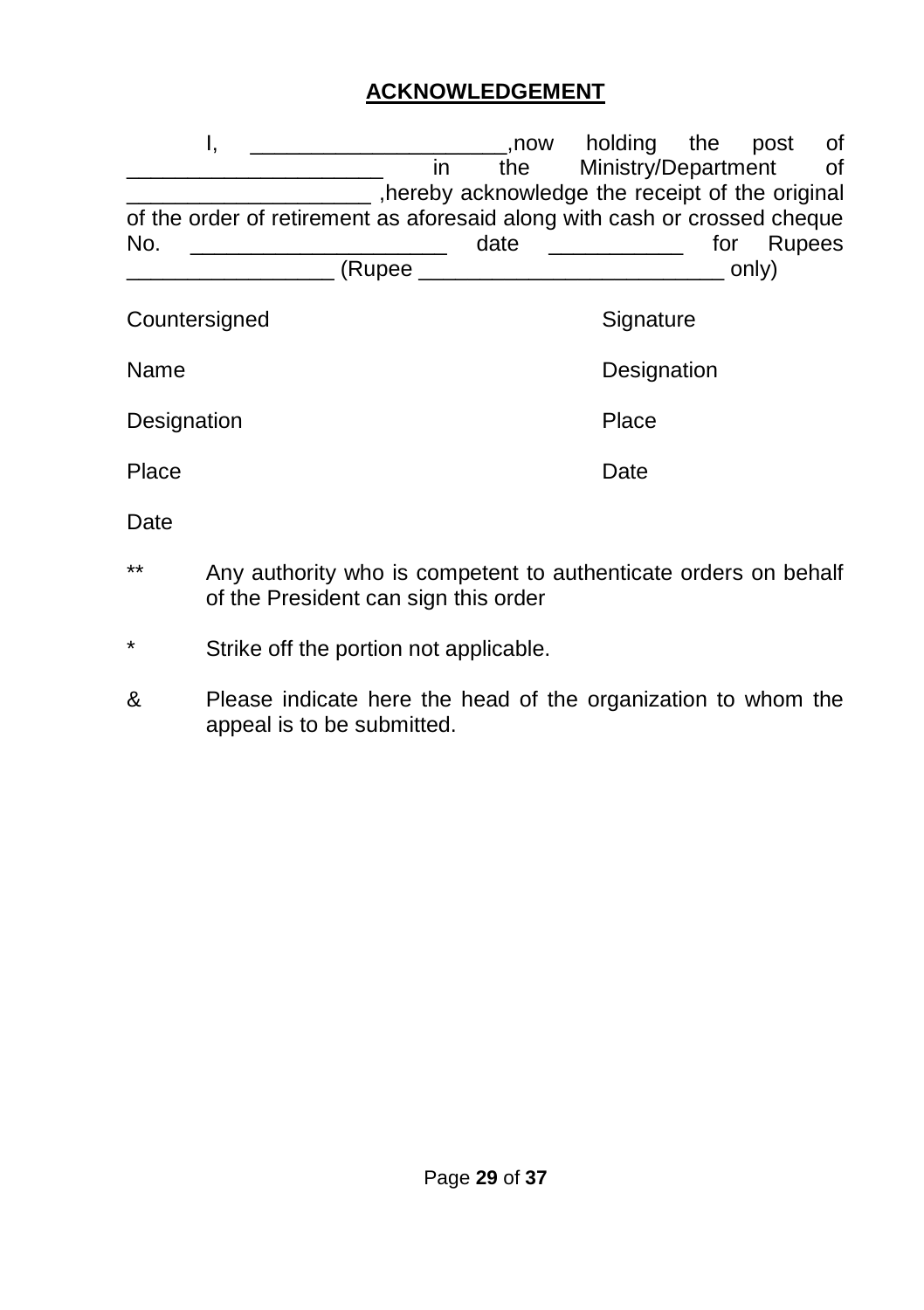#### **(TO BE USED WHERE AN AUTHORITY OTHER THAN THE PRESIDENT IS THE APPROPRIATE AUTHORITY TO RETIRE A RAILWAY SERVANT)**

## **ORDER**

WHAERAS the  $*$  (appropriate authority) is of the opinion that it is in the public interest to do so;

NOW, THERFORE, in exercise of the powers conferred by<br>clauses of \*\* Rule 1802 (a)/1803 (a)  $\frac{1}{2}$  of \*\* Rule 1802 (a)/1803 (a) read with para 620 (ii) of Manual of Pension Rules 1950/1804 (a) of IREC, Vol. II, \_\_\_\_\_\_\_\_\_\_\_\_\_\_\_\_\_\_\_\_\_\_\_\_\_\_ (Appropriate authority) hereby retires Shri/Smt./Kum. ............................................ with immediate effect, he/she having already attained the age of fifty/fifty-five years/having already completed 30 years of service/30 years of service qualifying for pension on the ................................. Shri/Smt./Kum. will be paid a sum equivalent to the amount of his/her pay plus allowances for a period of three months calculated at the same rate at which he/she was drawing them immediately before his/her retirement. If he so desires, he may represent in writing to & ..................... within 3 weeks from the date this notice is served on him/her

> **(Signature) \* Designation of the appropriate authority**

To Shri/Smt. \_\_\_\_\_\_\_\_\_\_\_\_\_\_

\_\_\_\_\_\_\_\_\_\_\_\_\_\_\_\_\_\_\_\_\_\_ \_\_\_\_\_\_\_\_\_\_\_\_\_\_\_\_\_\_\_\_\_\_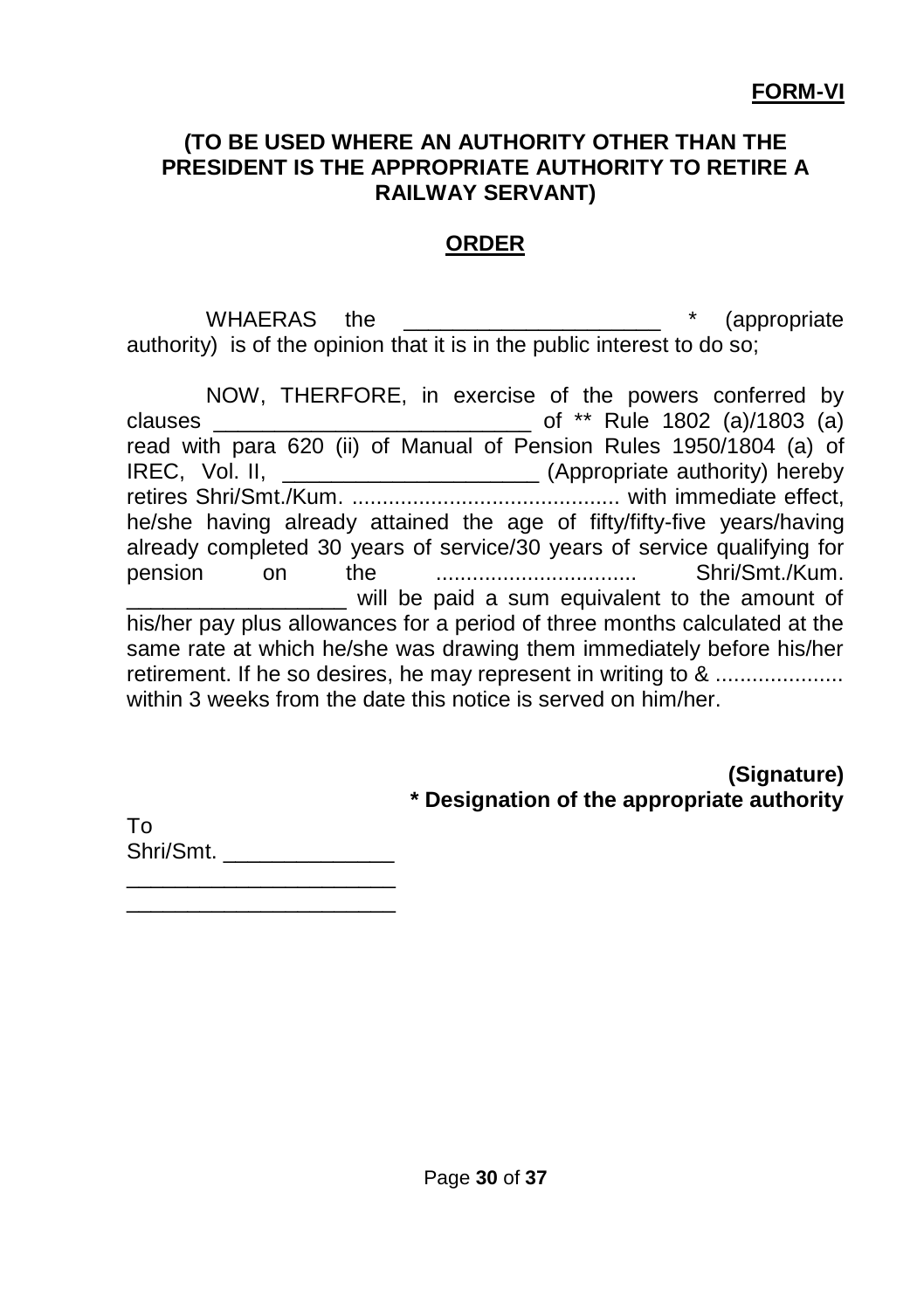## **ACKNOWLEDGEMENT**

| ι,                                                                        | .now | holding the                                      |     | post          | οf |
|---------------------------------------------------------------------------|------|--------------------------------------------------|-----|---------------|----|
| in                                                                        | the  | Ministry/Department                              |     |               | of |
|                                                                           |      | , hereby acknowledge the receipt of the original |     |               |    |
| of the order of retirement as aforesaid along with cash or crossed cheque |      |                                                  |     |               |    |
| No.                                                                       | date |                                                  | for | <b>Rupees</b> |    |
| (Rupee _                                                                  |      |                                                  |     | only)         |    |
| Countersigned                                                             |      | Signature                                        |     |               |    |
| Name                                                                      |      | Designation                                      |     |               |    |
| Designation                                                               |      | Place                                            |     |               |    |
|                                                                           |      |                                                  |     |               |    |

Date

- As defined in Note 1 under Rule 1805(2) of Indian Railway Establishment Code Vol.II/Para 2(2) of Section I of Railway Ministry"s letter No.E48CP/208 dated 8.7.50 as amended under Board"s letter No.F(E)III 69 PN-I/15 dated 27.8.69
- \*\* Strike off the portion not applicable.

Place Date Date

& Please indicate here the head of the organization to whom the appeal is to be submitted.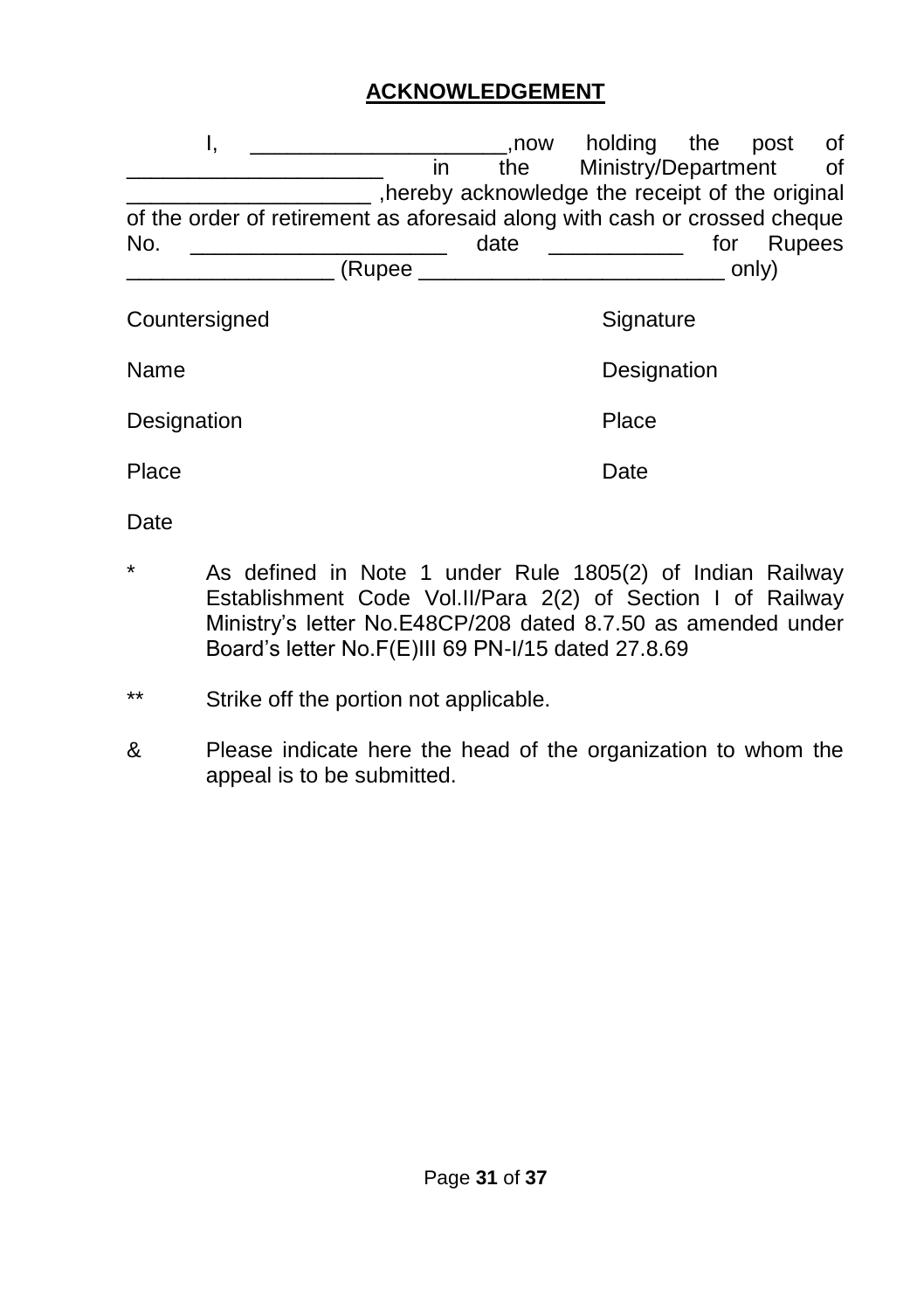# **CONFIDENTIAL**

#### **PROFORMA FOR COMPULSORY RETIREMENT OF NON-GAZETTED STAFF UNDER THE PROVISONS OF RULE 1802 (a)/1803 (a)/ 1804 (3) OF IREC, VOL-II (6th EDITION, 1987) READ WITH PARA 620 (ii) OF MRPR**

- I. IMPORTANT: This should be accompanied by
	- (i) Full service file/record; and
	- (ii) Confidential reposts for five years preceding retirement in respect of categories for which CRs are required to be written.
- ll. IMPORTANT: Committee's Chairman and Members should go through this carefully as well as the total service record and CRs. Committee members should independently go through the total service record and these documents before coming to an independent, bona-fide conclusion.
- III. IMPORTANT: Committee members should fully familiarize themselves with rules, orders and guidelines.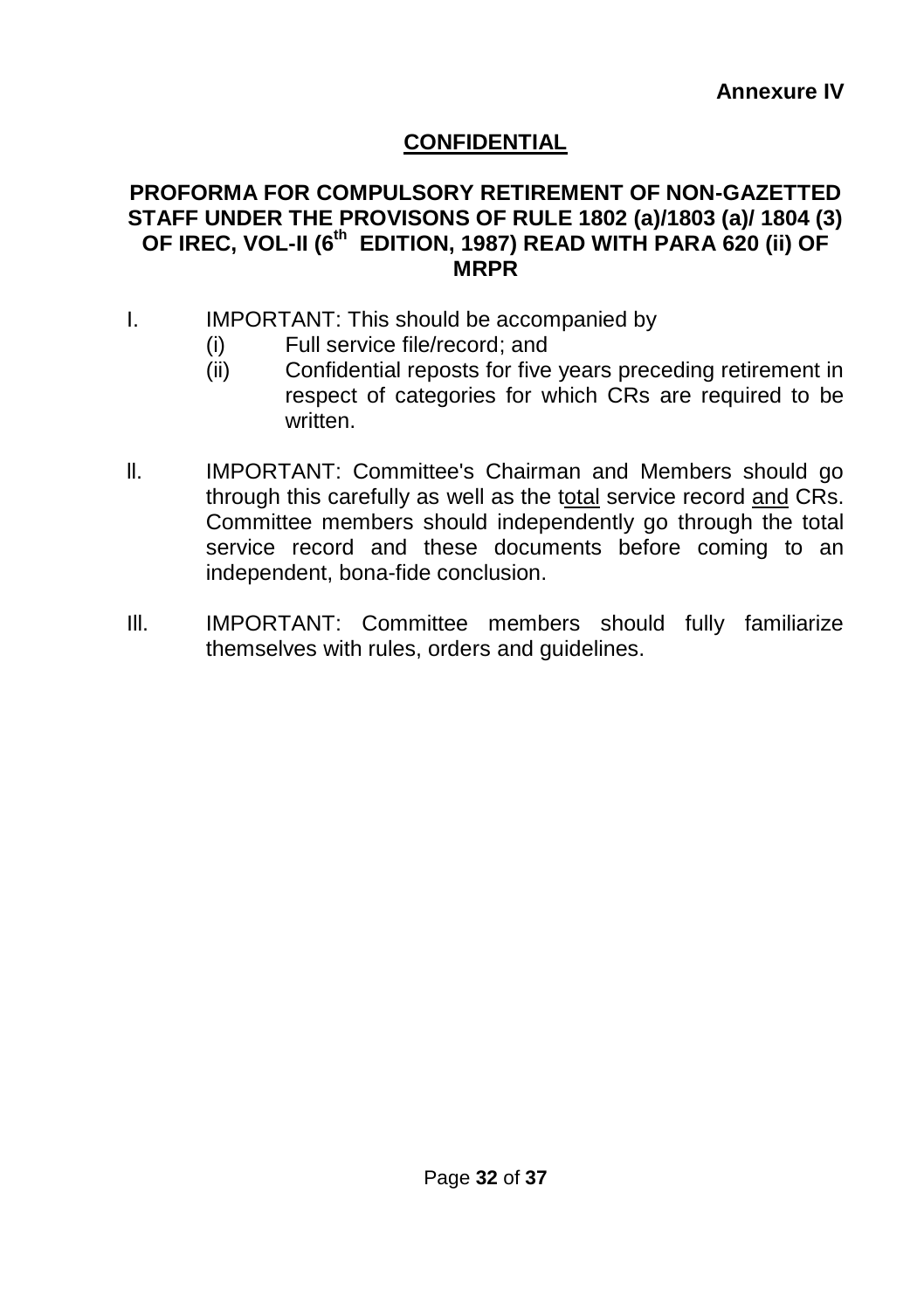#### **PROFORMA FOR REVIEW OF SERVICE OF GR.'C' & 'D' STAFF FOR RETENTION OR OTHERWISE IN SERVICE BEYOND 55 YEARS OF AGE/30 YEARS OF SERVICE/33 YEARS OF QUALIFYING SERVICE**

#### **I. BIO-DATA**

OFFICE : FILE NO.: DATE FORWARDED :

| Name | Date  | of | οf<br>Date     | Date<br>of l                  | Date        |     | of   Date of completion | Break<br>in -  |
|------|-------|----|----------------|-------------------------------|-------------|-----|-------------------------|----------------|
|      | birth |    | appointment in | completion of 55   completion |             |     | -30<br>of I of<br>vears | service cause, |
|      |       |    | service        | years of age                  | 30<br>vears | (in | qualifying<br>service   | if anv         |
|      |       |    |                |                               | case        | оt  | (in<br>οf<br>case       |                |
|      |       |    |                |                               | P.F.optee)  |     | pension optee)          |                |
|      |       |    |                |                               |             |     |                         |                |

| Present<br>designation | Present<br>arade<br>Rs. | Station now<br>employed | Details of posts held during last 5<br>vears |      |  | P.F./Pension of<br>optee | Designation of<br>appointing<br>authority |
|------------------------|-------------------------|-------------------------|----------------------------------------------|------|--|--------------------------|-------------------------------------------|
|                        |                         |                         | Designation                                  | From |  |                          |                                           |
|                        |                         | 10                      |                                              |      |  |                          |                                           |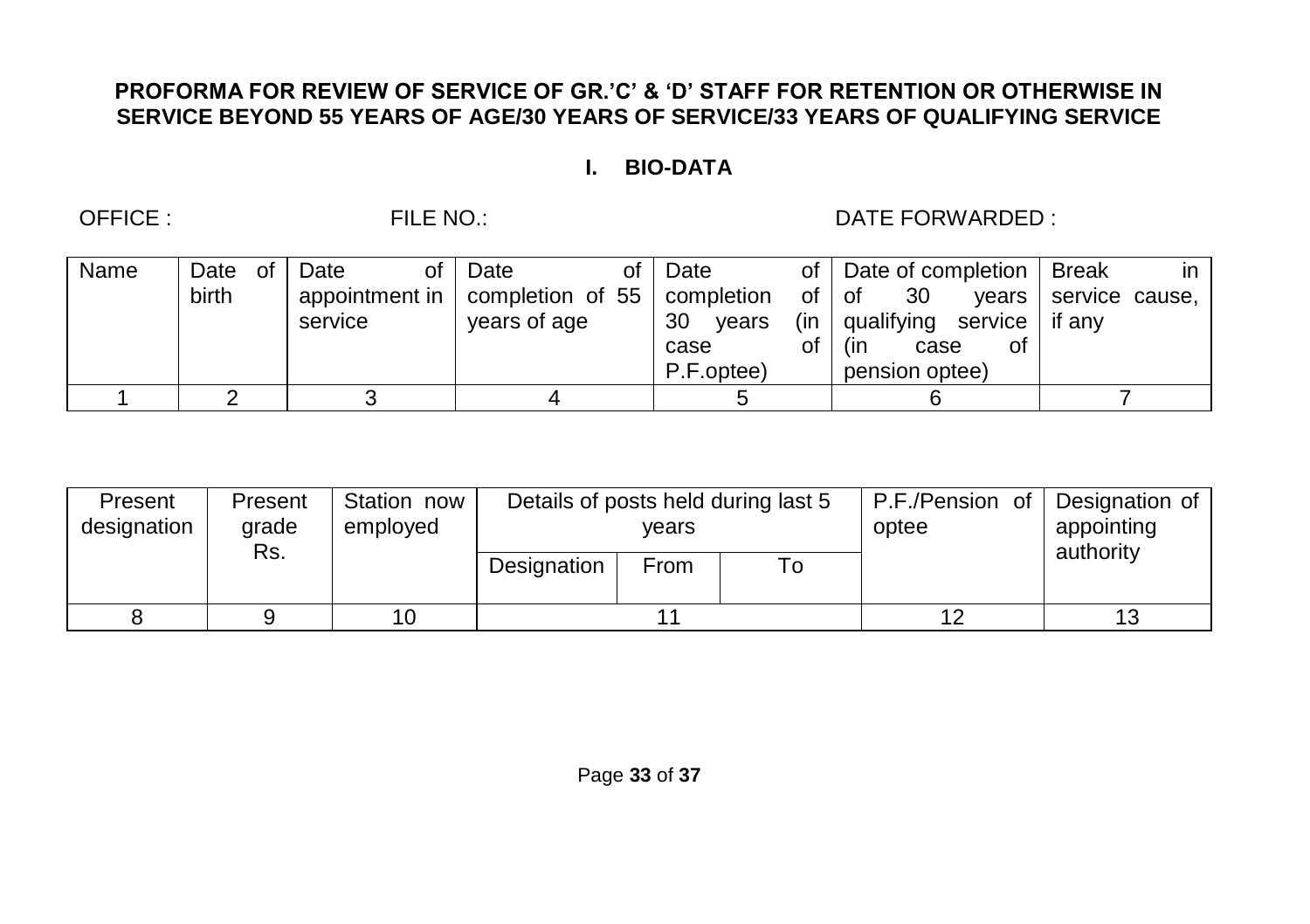#### **II. ASSESSMENT**

# **PERFORMANCE REPORT OF THE CONTROLLING OFFICER ON THE BASIS OF LAST FIVE YEARS SERVICE**

#### **(To be recorded by an officer now lower than a Senior Scale Officer)**

| 14. | (a) | Is he physically and mentally fit to discharge duties effectively,<br>if continued in service? | Yes          | No   |                        | Comments on his:      |
|-----|-----|------------------------------------------------------------------------------------------------|--------------|------|------------------------|-----------------------|
|     | (b) | His attendance                                                                                 | Good         | Poor | i) Integrity:          |                       |
|     | (c) | His punctuality                                                                                | Good         | Poor |                        | ii) General Conduct : |
|     | (d) | Does he deal with correspondence promptly ?                                                    | Yes          | No   | iii)<br>during 5 years | Performance           |
|     | (e) | Does he take decision?                                                                         | Yes          | No   |                        |                       |
|     | (f) | Are his inspections sound and fruitful?                                                        | Yes          | No   |                        |                       |
|     | (g) | Is he cost conscious?                                                                          | Yes          | No   |                        |                       |
|     | (h) | Can be maintain discipline amongst subordinate?                                                | Yes          | No   |                        |                       |
|     |     |                                                                                                | Signature:   |      |                        |                       |
|     |     |                                                                                                | Name:        |      |                        |                       |
|     |     |                                                                                                | Designation: |      |                        |                       |
|     |     |                                                                                                |              |      |                        |                       |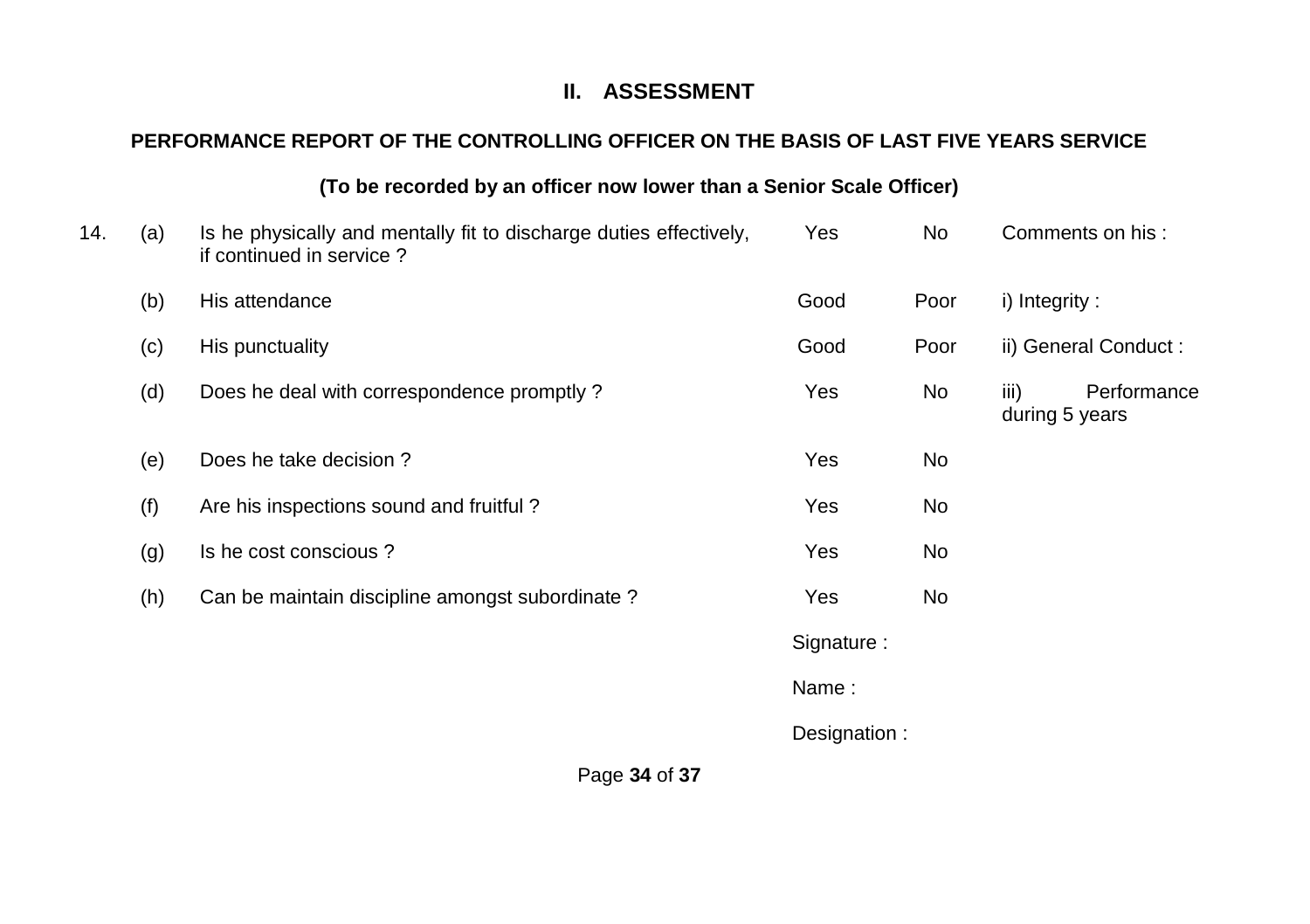#### \* This should be reflected by particulars recorded in Col.No.18 **III. RECORD OF SERVICE DURING HIS ENTIRE CAREER**

| Appreciation of good |     | work | Particulars of penalties imposed, if any with reasons |                      |         |
|----------------------|-----|------|-------------------------------------------------------|----------------------|---------|
| done, if any         |     |      |                                                       | No. of times imposed |         |
|                      |     |      | Nature of penalty imposed                             |                      | Reasons |
|                      | כ ו |      |                                                       | 16                   |         |

#### 17 REMARKS RECORDED IN THE CONFIDENTIAL REPORT, DURING THE LAST 5 YEARS, IF MAINTAINED (CRs IN ORIGINAL SHOULD BE ENCLOSED)

|     | _______________________    |      |      |      |      |      |
|-----|----------------------------|------|------|------|------|------|
|     |                            | Year | Year | Year | Year | Year |
| (A) | Classification             |      |      |      |      |      |
| (B) | Remarks about integrity    |      |      |      |      |      |
| (C) | Adverse remarks, if any    |      |      |      |      |      |
| (D) | Whether adverse remarks    |      |      |      |      |      |
|     | communicated<br>were<br>to |      |      |      |      |      |
|     | employee                   |      |      |      |      |      |
|     |                            |      |      |      |      |      |

| 18       | ATTENDANCE PARTICULARS FOR PREVIOUS FIVE YEARS |      |      |      |      |      |
|----------|------------------------------------------------|------|------|------|------|------|
|          |                                                | Year | Year | Year | Year | Year |
|          | Sick Leave<br>(i) Full Pay :<br>(ii) Half Pay: |      |      |      |      |      |
| 2.<br>3. | Leave not Due:<br>Leave without pay:           |      |      |      |      |      |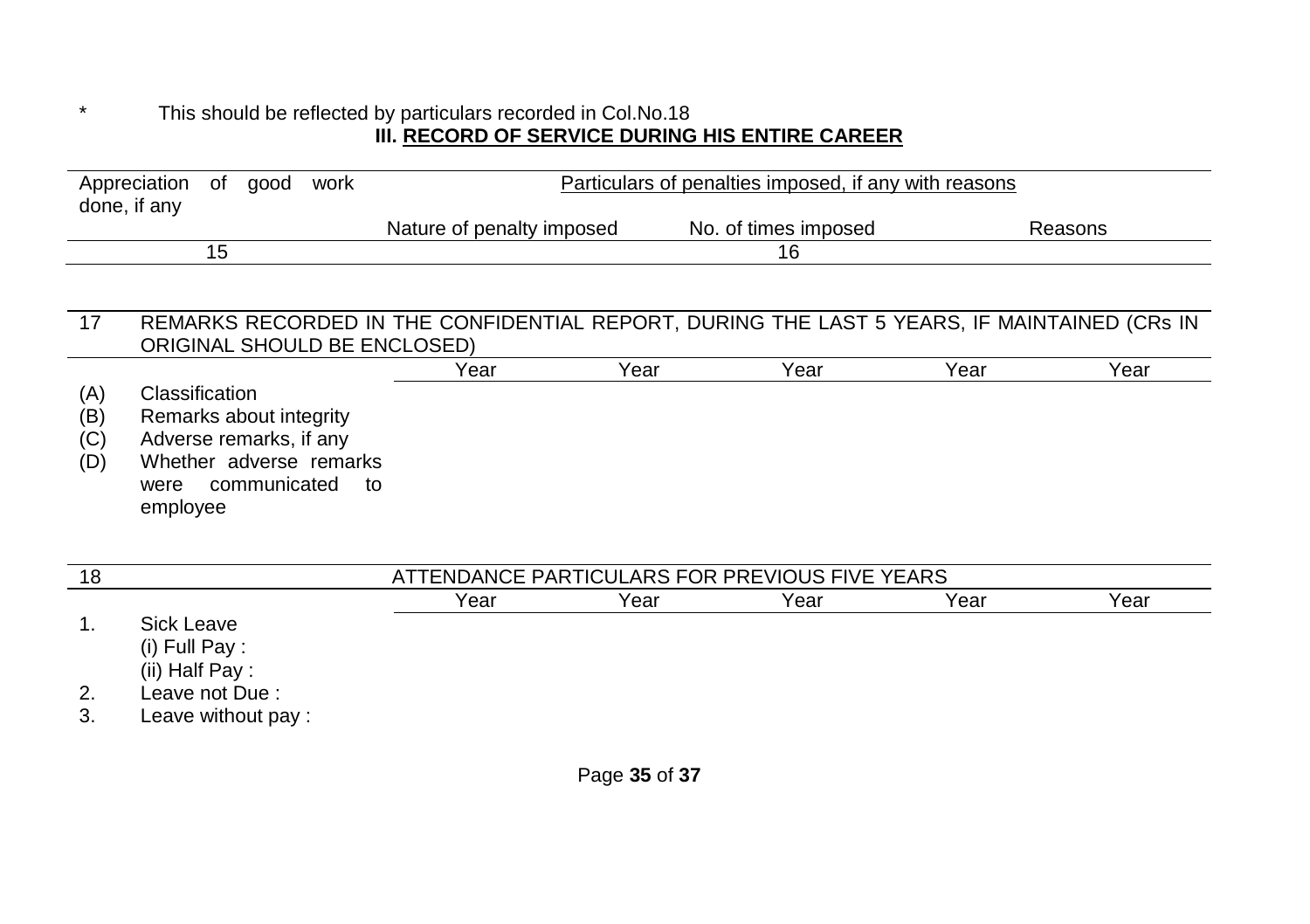| 19. | PARTICULARS OF DAR/SPE/VIGILANCE CASES PENDING, IF ANY                                                                      |                                         |          |  |  |  |
|-----|-----------------------------------------------------------------------------------------------------------------------------|-----------------------------------------|----------|--|--|--|
| 20. | File No.<br>Signature:<br>Name:<br>Designation:<br>Date:                                                                    | SPEAKING ORDERS OF THE REVIEW COMMITTEE |          |  |  |  |
|     | (CHAIRMAN)                                                                                                                  | (MEMBER)                                | (MEMBER) |  |  |  |
| 21. | In cases of retirement on grounds of 'doubtful integrity' only, the remarks/recommendations of the SDGM:-<br>NAME:<br>DATE: |                                         |          |  |  |  |
| 22. | (IN CASE OF APPEAL) :-<br>The Speaking orders of the Representation Committee at the Head Quarters                          |                                         |          |  |  |  |
|     | Signature:<br>Name:<br>Designation:<br>Date:                                                                                |                                         |          |  |  |  |
|     | (CHAIRMAN)                                                                                                                  | (MEMBER)                                | (MEMBER) |  |  |  |
| 23. | SPEAKING ORDERS OF THE AGM/G.M.'s ON THE RECOMMENDATIONS OF THE REPRESENTATION COMMITTEE :<br>SIGNATURE:<br>NAME:<br>DATE:  |                                         |          |  |  |  |
|     | * (in case of 'doubtful integrity')                                                                                         |                                         |          |  |  |  |